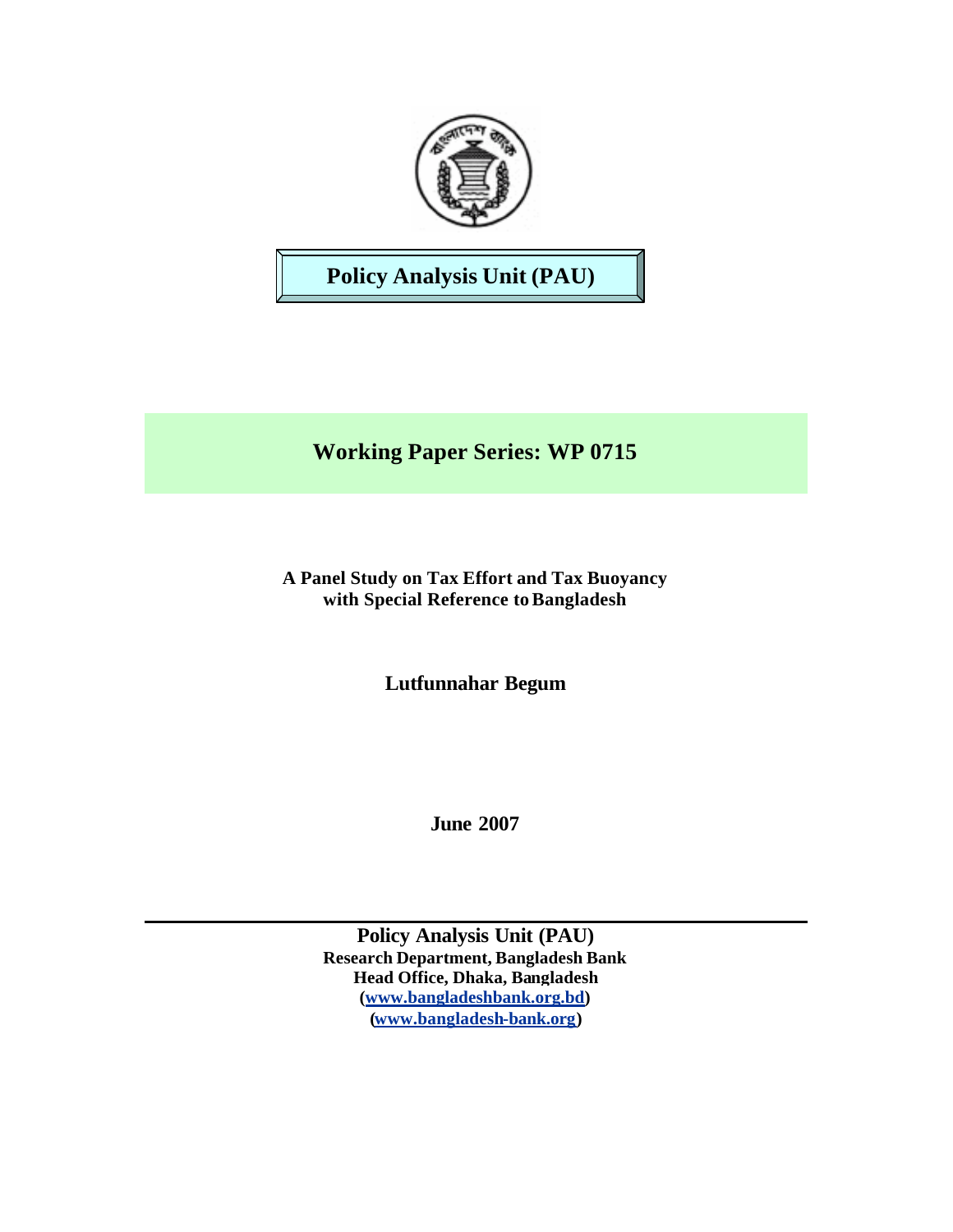

# **Policy Analysis Unit (PAU)**

# **Working Paper Series: WP 0715**

# **A Panel Study on Tax Effort and Tax Buoyancy with Special Reference to Bangladesh**

**Lutfunnahar Begum Research Economist, Policy Analysis Unit Research Department Bangladesh Bank**

# **June 2007**

## **Copyright © 2007 by Bangladesh Bank**

\* In an attempt to upgrade the capacity for research and policy analysis at Bangladesh Bank (BB), PAU prepares and publishes several Working Papers on macroeconomic research every quarter. These papers reflect research in progress, and as such comments are most welcome. It is anticipated that a majority of these papers will eventually be published in learned journals after the due review process. Neither the Board of Directors nor the management of, or any agency of the Government of Bangladesh, however, necessarily endorses any or all of the views expressed in these papers. The latter reflect views based on professional analysis carried out by the staff of Bangladesh Bank, and hence the usual caveat as to the veracity of research reports applies.

*[An electronic version of this paper is available at www.bangladeshbank.org.bd]*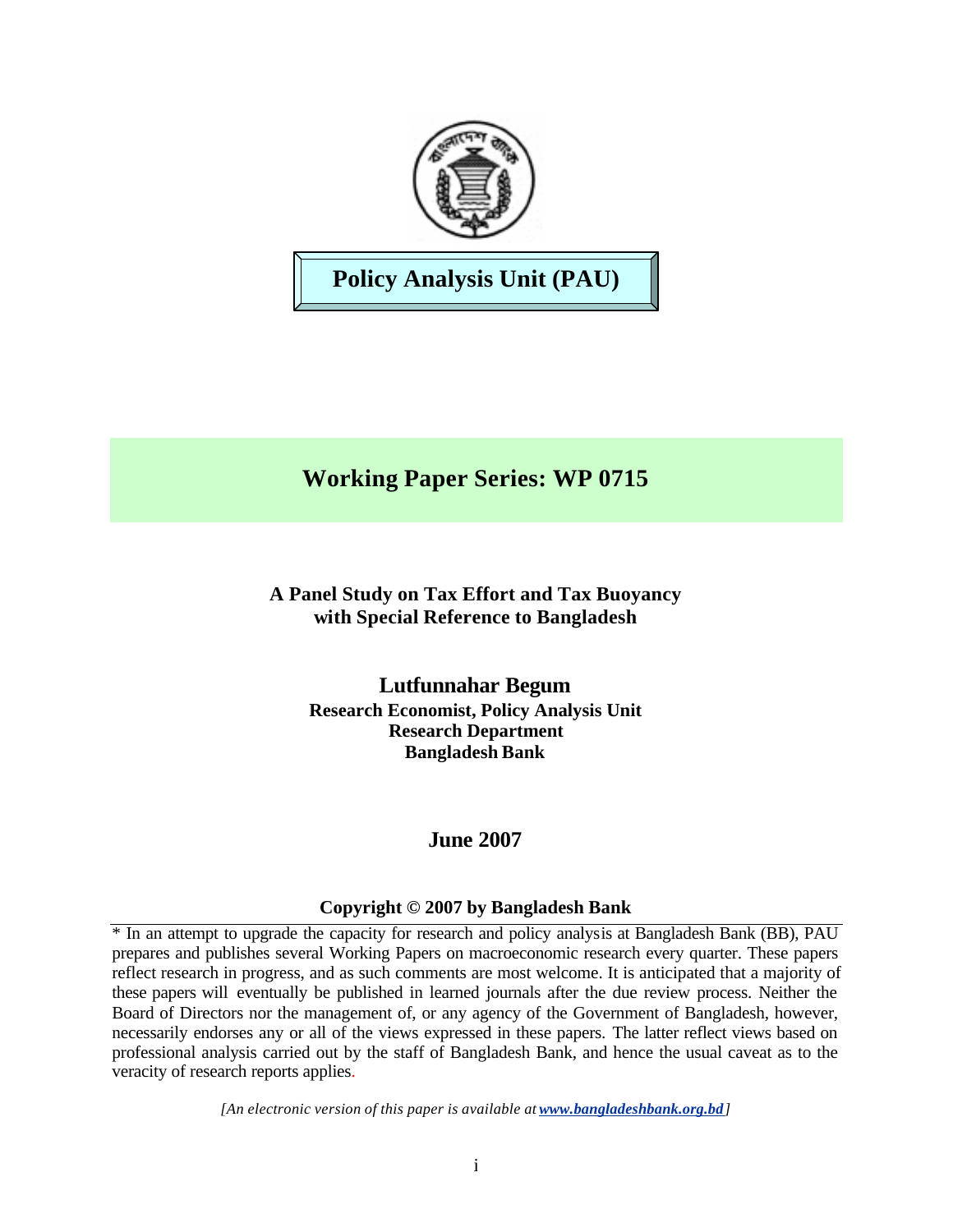## **A Panel Study on Tax Effort and Tax Buoyancy with Special Reference to Bangladesh**

#### **Lutfunnahar Begum\***

June 2007

#### **Abstract**

*This paper attempts to identify the determinants of tax share and revenue performance in the past 15 years in Bangladesh along with 10 other developing countries through a panel data analysis. The results obtained suggest international trade, broad money, external debt and population growth to be significant determinants of tax efforts, with expected signs of the estimated coefficients. The study identifies Bangladesh as the lowest tax effort country in the sample, with an average tax effort index of 0.493. This has important policy implications that Bangladesh and other countries having low tax effort (less than unity) are not utilizing their full capacity of tax revenue, and therefore, have the potential for financing budgetary imbalance through raising tax revenue. The tax effort index for both direct and indirect taxes is below 0.6, implying that Bangladesh has the potential for raising revenue collection from both direct and indirect taxes. In terms of tax buoyancy, Bangladesh ranks the second highest among the sample countries, with a tax buoyancy ratio 1.235, meaning that tax revenue is quite responsive to GDP and effort has been made to increase tax revenue over the period.* 

Keywords: Tax effort, tax buoyancy, direct taxes, indirect taxes.

JEL Classification: E62, H21, O23

 $\overline{a}$ 

<sup>∗</sup> The author is Research Economist, Policy Analysis Unit (PAU), Research Department, Bangladesh Bank, Dhaka, Bangladesh. The author would like to thank Prof. Syed M. Ahsan, World Bank Institute (WBI) Resident Economic Advisor at the Bangladesh Bank, for his helpful suggestions and comments on the earlier drafts of the paper. The author is thankful to Mr. Sams Uddin Ahmed, Additional Co mmissioner of Taxes, National Board of Revenue and Mr. Shubhasish Barua, Research Economist, PAU for their valuable comments and suggestions. However, the views expressed in this paper are of the author's own and do not necessarily reflect the views of the Bangladesh Bank.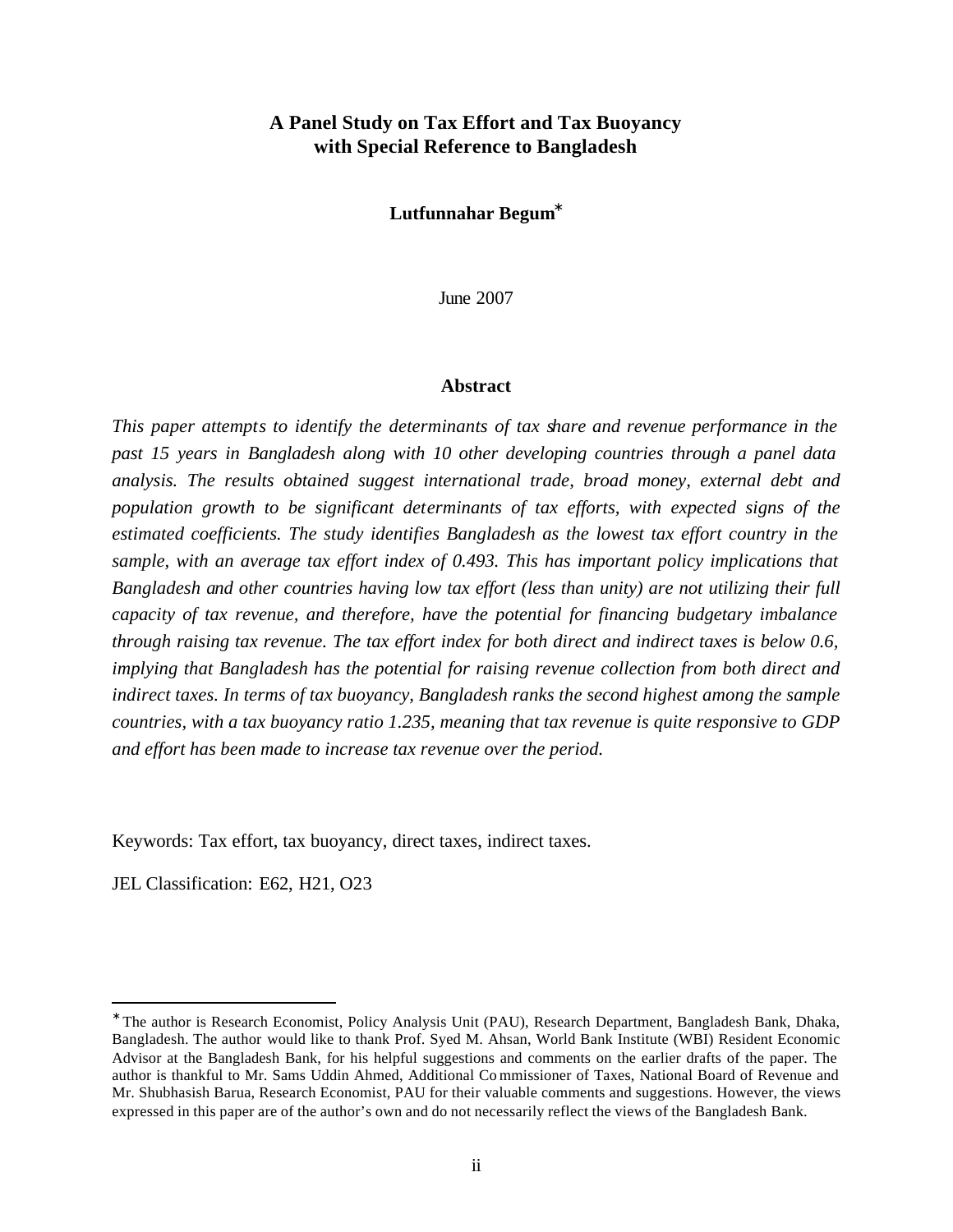#### **1. Introduction**

 $\overline{a}$ 

#### **1.1 Background of the Study**

Most developing countries are increasingly focusing on domestic resource mobilization toward economic development. In this context, tax performance is of crucial importance, especially for a developing country, since it is the prime source for domestic resource mobilization. Many developing countries often face difficulty in augmenting tax revenue to the desired level and considerable attention is being devoted to formulating fiscal policy best suited for increasing revenue. Traditionally, *tax effort* has been used as an indicator of how much a country is utilizing its taxable capacity. In its simplest form, tax effort is measured as the ratio of tax revenue to a simple tax base, such as GDP. However, this does not typically give the proper measure of a country's tax potential, since there are several other factors, e.g., the economic structure, the level of socio-economic development and the administrative and political constraints on the fiscal system that influence a country's tax effort. Therefore, a more desirable measure of tax effort index may be defined as the ratio of the actual tax share to the predicted (or potential) tax share.<sup>1</sup> If the value of the index is less than one, it means that the country is not utilizing its full revenue potential. Conversely, if the value of the index is greater than one, it implies that the country is collecting more taxes than would be predicted. The tax effort approach to measuring tax performance is termed 'static' in the sense that it gives the potential for tax increases in a country at a given point of time through comparisons with other countries. However, in order to ascertain whether a country has made efforts to increase tax revenue over a period, it is important to consider the tax performance in the dynamic sense also. The *tax buoyancy* provides such a dynamic index of tax performance, which measures the sensitivity and response of the tax system with respect to income/GDP.<sup>2</sup>

Bangladesh, as an emerging developing country, is committed to augmenting revenue and achieving fiscal discipline with a view to increasing self-reliance. The external environment influencing the tax performance of Bangladesh has changed remarkably as the country became increasingly integrated with the global economy during the 1990s (McCarten, 2005). In recent years, the Government of Bangladesh has initiated some administrative and policy reforms in the tax system. An improved tax administration in association with some pragmatic policy initiatives has resulted in a modest improvement in the tax-GDP ratio of late. However, the performance is still unsatisfactory as compared to other countries at a similar stage of economic development. Hence, a thorough investigation and analysis regarding the tax performance is necessary in order to enhance domestic resource mobilization of the country.

 $<sup>1</sup>$  The predicted tax share is calculated by regressing the tax–GDP ratio on explanatory variables that serve as proxies</sup> for the tax base and other structural factors influencing revenue performance. For details of approaches toward measuring tax effort, see Stotsky and WoldeMariam (1997).

 $2^2$  For a more detailed discussion on the static vs. dynamic measures of tax performance, see Chelliah (1971).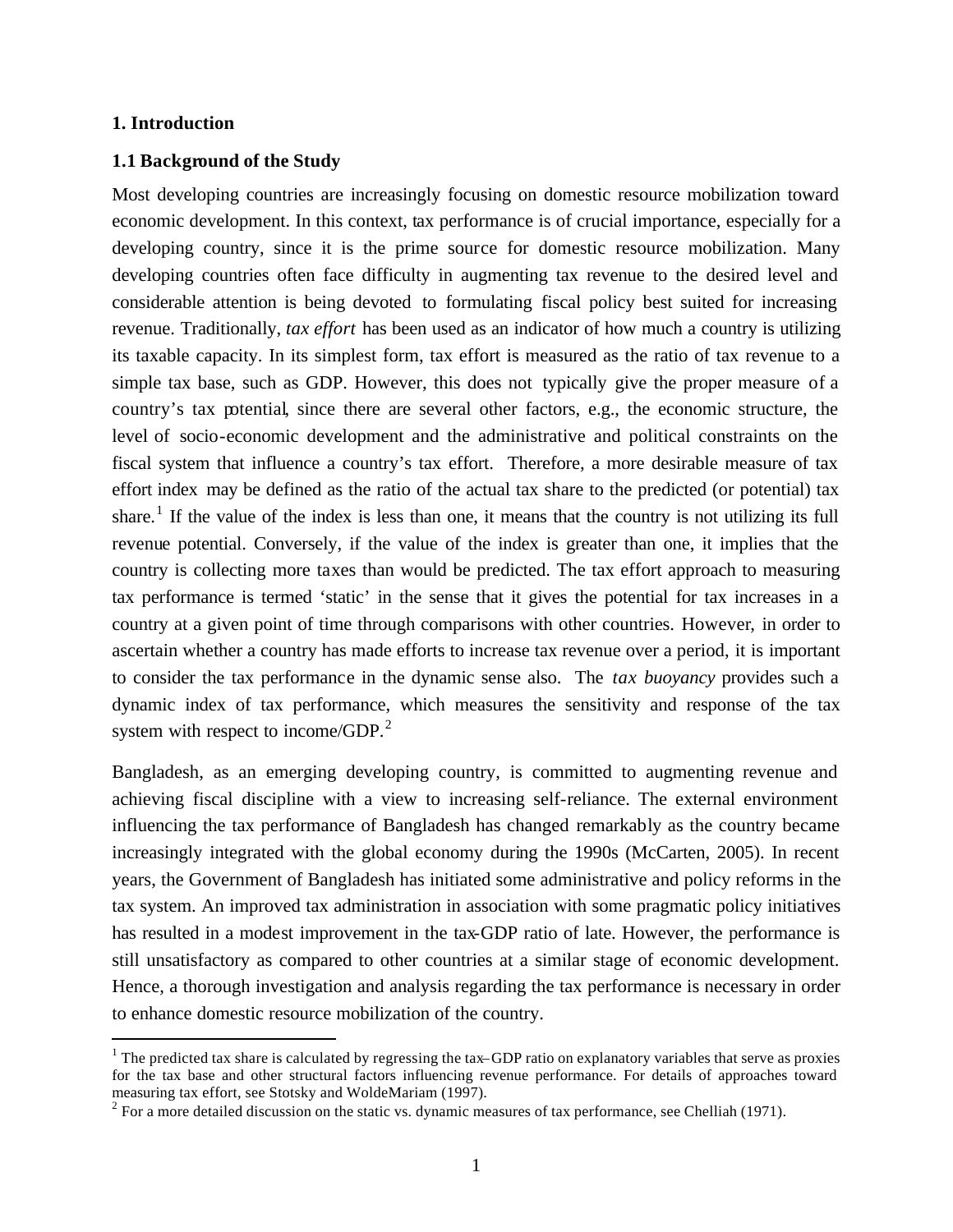#### **1.2 Purpose of the Study**

This paper attempts to appraise tax performance of Bangladesh considering both static and dynamic indices. Tax effort of the country is estimated through an inter-country comparison with three South Asian countries, viz., India, Pakistan, Sri Lanka and seven other comparable countries based on GDP, purchasing power parity (PPP) per capita. The study uses panel data on the sample countries over the period FY91-FY05 in order to examine the determinants of tax share to construct tax effort indices and to estimate the buoyancy of tax. The remainder of the paper proceeds as follows: Section 2 reviews the theoretical issues regarding tax performance measurement and previous empirical work on this topic. Section 3 provides a brief overview of the tax system and tax performance of Bangladesh along with the recent reform measures undertaken in the tax system. Section 4 describes the model, estimation methodology and the empirical results of the study, while Section 5 provides the conclusion and some policy implications.

#### **2. Measurement of Tax Performance: Literature Review**

#### **2.1 Theoretical and Conceptual Aspects**

The significance of 'tax handles' in determining 'tax effort' has been addressed, among others, by Hinrichs (1966) and Musgrave (1969). Musgrave (1969) highlights four main approaches to assess the tax performance of a country, viz., i) 'ability to give up approach' ii) 'efficient resource use approach' iii) 'ability to collect approach' and iv) 'comparison with average performance approach', referred as the 'stochastic approach'. He views that it is better to evaluate a country's fiscal performance by comparing it with the average performance of other countries, rather than measuring a country's absolute performance. This is regarded as the most effective approach.

The most commonly used approach to measuring tax effort is by regressing the tax ratio on a set of variables that serve as proxies for a country's 'tax handles'. The set of variables include the major determinants of output of the country (Bahl, 1971 and Chelliah, 1971). In the functional form,

$$
(1) \tT/Y=f(V)
$$

where,  $T = \text{tax revenue}$ ,  $Y = GDP$  or  $GNP$ ,  $T/Y = \text{the tax ratio and } V = \text{vector of 'tax handles'.}$ 

The equation provides an average relationship between the tax ratio and the set of explanatory variables chosen and hence, the predicted tax ratio gives the ratio that the country would have if it had made the average tax effort. Thus the predicted tax ratio is interpreted as a measure of taxable capacity while the regression coefficients act as the "average" effective rates on the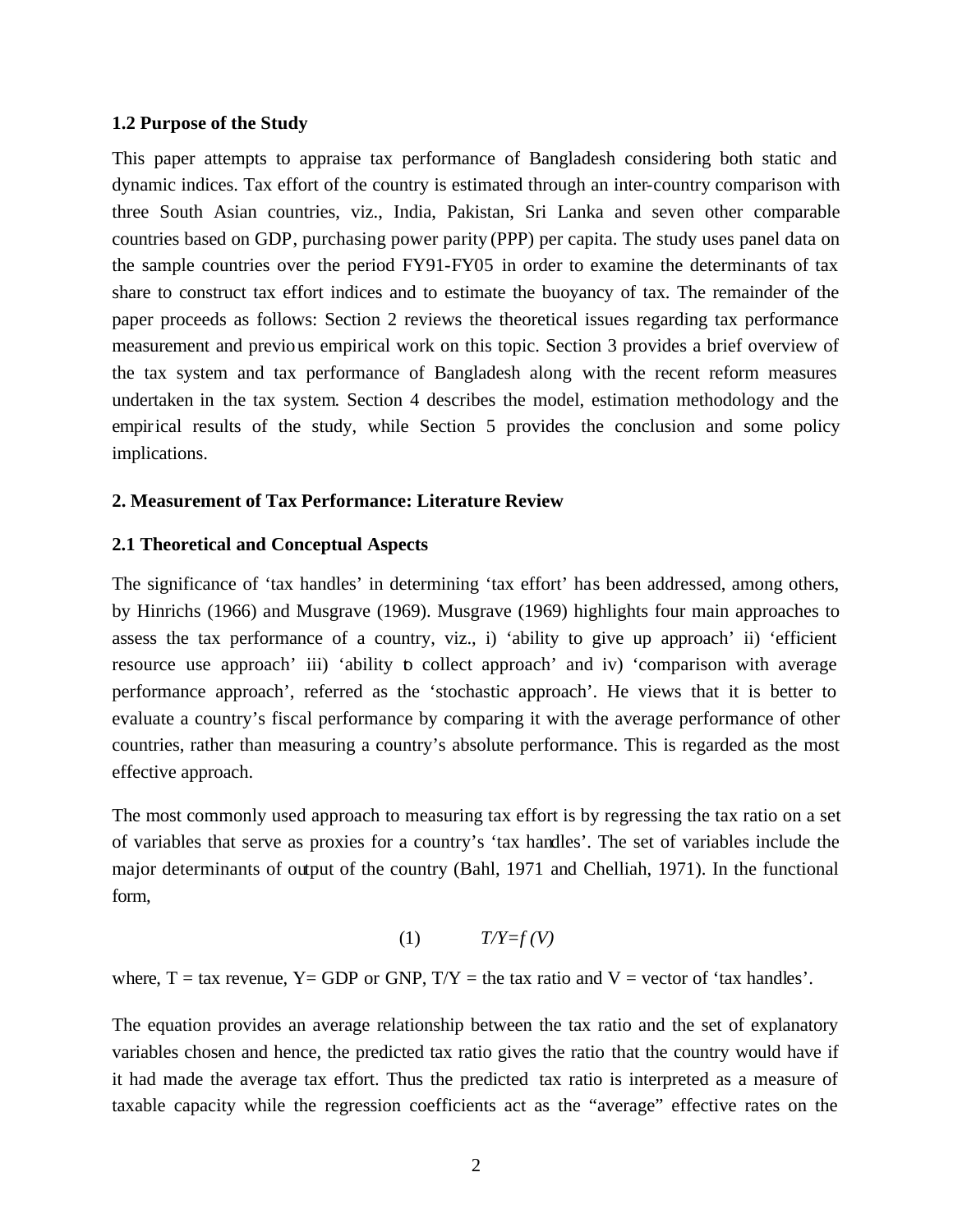bases. Tax effort index is measured by dividing the actual tax ratio by the predicted ratio (Chelliah, Baas & Kelly, 1975 and Tait, Gratz and Eichengreen, 1979). This measure of tax effort index is better than simple tax ratio analysis in the sense that it measures the tax performance of a country by taking into account the differences among countries in their capacity to raise taxes. Lotz and Morss (1970) first used the difference between actual and predicted tax ratios in a comparison of inter-country tax effort.

The buoyancy of tax can be estimated in two ways: (i) by calculating the ratio of percentage change in tax revenue to percentage change in national income/GDP; or (ii) by regressing the tax revenue on the tax base (e.g., national income/GDP) after taking the natural logarithm for each of them. It measures the relationship between the proportional changes in tax revenue and those of the tax base and therefore, gives a quantitative measure of the effectiveness of tax policy in terms of stimulating public resources (Teera, 2002).

## **2.2 Literature Review: Empirical Findings**

Several empirical studies have been undertaken to assess tax performance across different countries. While most of the studies have looked into either the static or dynamic measurement aspect, a few have assessed tax performance of countries considering both measures. Most of the studies have used tax share in GNP/GDP or tax ratio as the dependent variable with different combinations of explanatory variables. Agricultural share generally turns out to be negatively related with the tax share, while mining share also turns out to exert significant negative influence on tax share with a few exceptions. Some studies also examine the effect of manufacturing/industry/service share and find different results. Trade/export/import share and per capita GDP/per capita GNP/per capita income are found to exert significant positive influence on tax share in most cases. The effects of foreign grants/loans/debt share are positive and statistically significant, while the results for corruption/shadow economy are different. The summary of major empirical studies previously undertaken is presented in *Annex Table I*.

## **3 Tax Structure and Tax Reform in Bangladesh**

 $\overline{a}$ 

## **3.1 Tax Structure and Revenue Performance in Bangladesh<sup>3</sup>**

The Bangladesh tax system, with its legacy continuing from the British and Pakistan era, has undergone continuous changes with a view to making it more amenable to optimize revenue collection through preventing leakages.

 $3$  In analyzing revenue performance of Bangladesh, the latest available data is considered. However, in cases of comparison with other countries and estimation, FY06 and FY07 are not included due to data unavailability for other sample countries.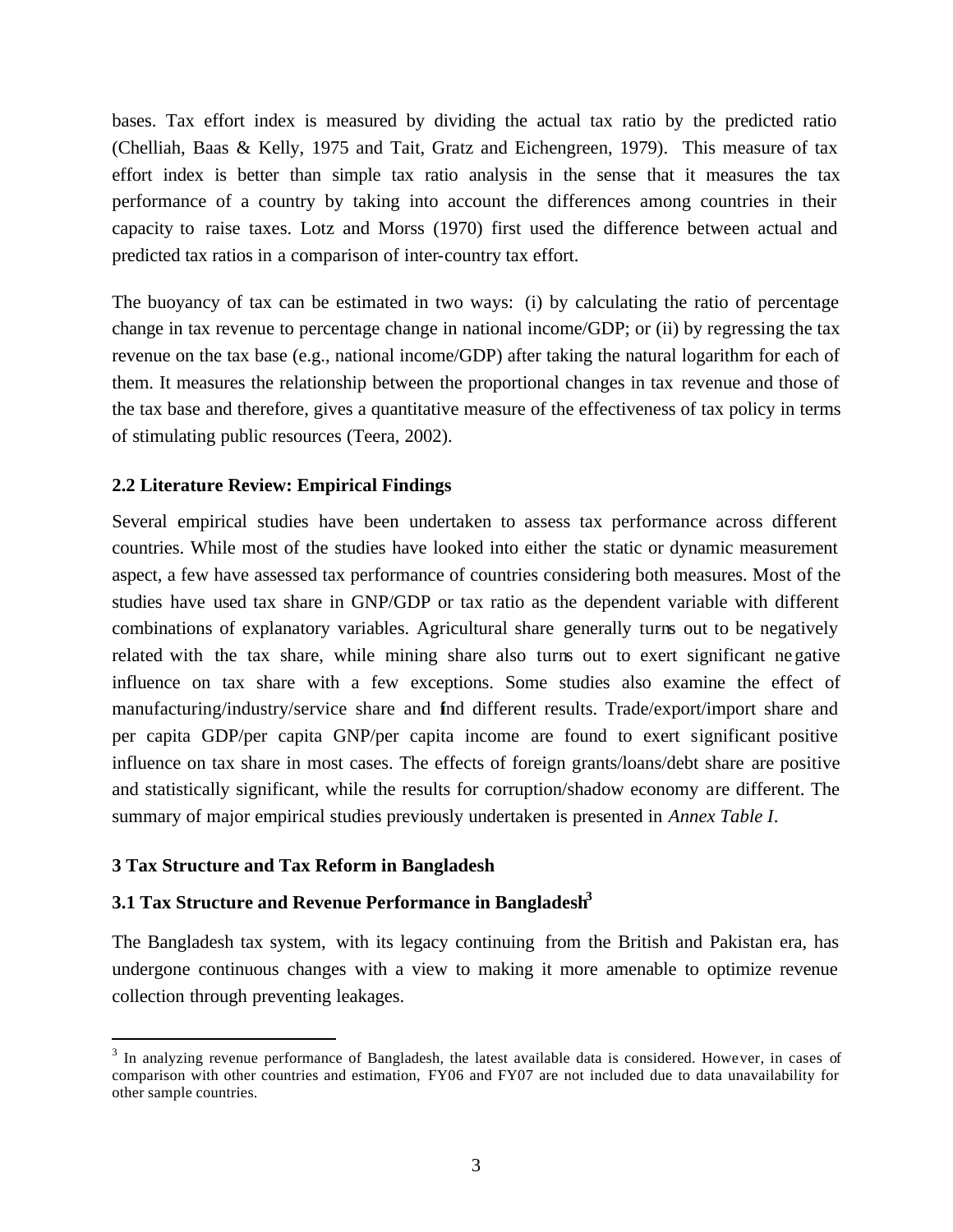|                                             |                  |                  |                  |                  | (in crore taka)  |
|---------------------------------------------|------------------|------------------|------------------|------------------|------------------|
|                                             | <b>FY03</b>      | <b>FY04</b>      | <b>FY05</b>      | <b>FY06</b>      | <b>FY07</b>      |
| <b>Total Tax Revenue</b>                    | 24940            | 28300            | 31950            | 36175            | 42915            |
| Total Tax Revenue as percent of GDP         | 8.30             | 8.50             | 8.67             | 8.70             | 9.18             |
| <b>Direct Taxes</b>                         | 5729             | 6239             | 6988             | 8303             | 9928             |
| Taxes on Income and Profit                  | (22.96)<br>4788  | (22.04)<br>5270  | (21.87)<br>5850  | (22.95)<br>6960  | (23.13)<br>8500  |
| Taxes on Property and Capital Transfer      | 941              | 969              | 1138             | 1343             | 1428             |
| <b>Indirect Taxes</b>                       | 18906            | 21756            | 24667            | 27566            | 32532            |
| Taxes on Goods and Services                 | (75.78)<br>13031 | (76.88)<br>14456 | (77.21)<br>16667 | (76.20)<br>19331 | (75.81)<br>23047 |
| (i) Value Added Tax                         | 8071             | 8575             | 10605            | 12398            | 14729            |
| (ii) Supplementary Duty                     | 4390             | 5430             | 5600             | 6394             | 7701             |
| (iii) Excise Duty and Others                | 570              | 451              | 462              | 539              | 617              |
| Taxes on International Trade (Customs Duty) | 5875             | 7300             | 8000             | 8235             | 9485             |
| <b>Other Taxes and duty</b>                 | 305              | 305              | 295              | 306              | 455              |

# **Table 1: Composition o f Tax Revenue in Bangladesh**

*Notes: (i) Taxes on Income and Profit include Personal and Corporate Income Taxes; Taxes on Property and Capital Transfer include Estate Duty, Wealth Tax, Land Tax and Stamp (non-judicial); Value Added Tax and Supplementary Duty include revenue earned both at domestic and import stages; Other taxes on goods and services include Electricity Duty, Narcotics Duty, Motor Vehicles Tax. (ii) Figures in parentheses show direct and indirect taxes as percent of total tax revenue.*

*Source: Bangladesh Economic Review (2007), Ministry of Finance, Government of Bangladesh.*

Tax revenue constitutes around 80 percent of total internal resources in the country. The National Board of Revenue (NBR) under the Internal Resources Division of the Ministry of Finance is the apex tax authority of Bangladesh and collects about 95 percent of the country's total tax revenue. The non-NBR portion of tax mainly includes narcotics duty, land revenue, non-judicial stamp, registration fee and motor vehicles tax. The composition of tax revenue in Bangladesh is presented in Table 1.

## **Main Features of Bangladesh Tax Structure**

Following Ahsan (1995) and McCarten (2005), the stylized facts of Bangladesh tax system can be identified as follows, with a comparative scenario of the sample countries:

## *Inadequate Revenue Yield Relative to GDP*

As Table 2 shows, the tax-GDP ratio in Bangladesh is very low, being the lowest among the sample countries. The tax–GDP ratio in Bangladesh shows a sharp increase over FY91-FY93, then remains almost stagnant over FY94-FY01 and then it shows a gradual improvement over the remaining period, as depicted in Figure 1.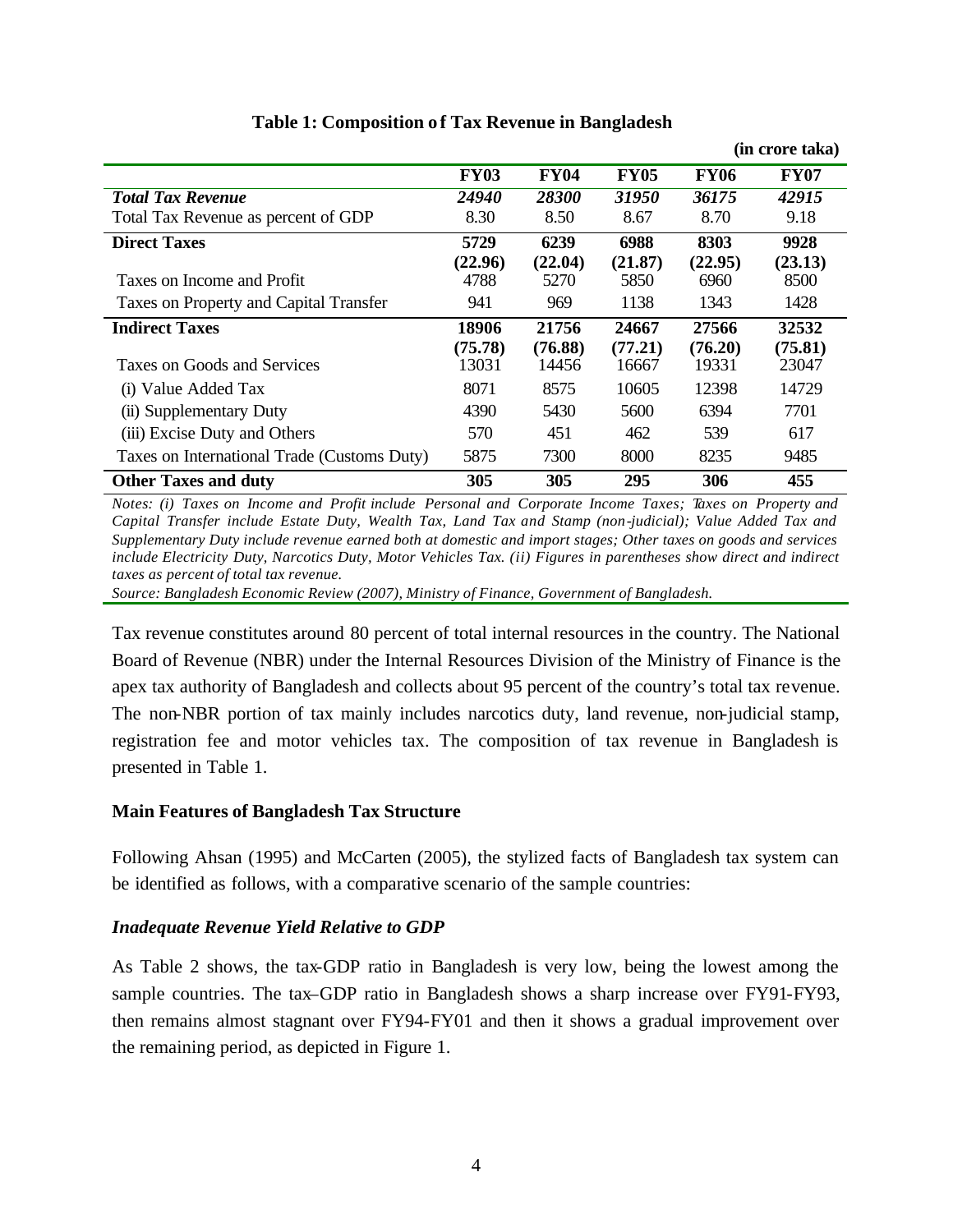|                    | <b>FY01</b> | <b>FY02</b> | <b>FY03</b> | <b>FY04</b> | <b>FY05</b> |
|--------------------|-------------|-------------|-------------|-------------|-------------|
| <b>Bangladesh</b>  | 7.687       | 8.027       | 8.301       | 8.499       | 8.671       |
| <b>Bolivia</b>     | 12.366      | 13.721      | 13.378      | 15.382      | 17.581      |
| <b>India</b>       | 13.844      | 14.478      | 15.003      | 15.908      | 16.583      |
| <b>Indonesia</b>   | 11.317      | 11.564      | 12.191      | 12.292      | <b>NA</b>   |
| Jordan             | 18.682      | 17.522      | 18.281      | 20.807      | 23.899      |
| <b>Mongolia</b>    | 18.293      | 16.707      | 22.581      | <b>NA</b>   | <b>NA</b>   |
| <b>Morocco</b>     | <b>NA</b>   | <b>NA</b>   | 22.328      | 22.619      | 24.723      |
| <b>Nicaragua</b>   | 12.719      | 13.488      | 15.033      | 15.499      | 16.607      |
| <b>Pakistan</b>    | 10.653      | 10.922      | 11.386      | 11.034      | 10.015      |
| <b>Philippines</b> | 13.334      | 12.536      | 13.074      | 12.765      | 13.023      |
| <b>Sri Lanka</b>   | 15.161      | 14.523      | 13.719      | 14.442      | 14.822      |

**Table 2: Tax-GDP Ratio in Bangladesh Compared to Other Sample Countries**

*Sources: Government Finance Statistics Yearbook, various issues, International Monetary Fund; World Development Indicators 2006 CD-ROM, World Bank; World Development Indicators website; Bangladesh Economic Review (2007), Ministry of Finance, Government of Bangladesh; Indian Public Finance Statistics, various issues, Ministry of Finance, Government of India; Handbook of Statistics on Pakistan Economy, 2005, Government of Pakistan; Central Bank of Sri Lanka Annual Report, Various Issues.*

**Figure 1: Trend in Tax Revenue (as percent of GDP) in Bangladesh: FY91-FY07**



 *Source: Bangladesh Economic Review (2007), Ministry of Finance, Government of Bangladesh.*

#### *Heavier Reliance on Indirect Taxes*

Like other developing countries, direct taxes contribute little to overall tax revenue in Bangladesh. As Table 1 shows, around 75 percent of the total tax revenue in Bangladesh is comprised of indirect taxes over the past few years. Among the indirect taxes, VAT constitutes 35 percent of total tax revenue for FY07, followed by Customs Duty and Supplementary Duty, as shown in Figure 2. Taxes on Income and Profit occupies major share of direct taxes, with 20 percent of total tax revenue in FY07.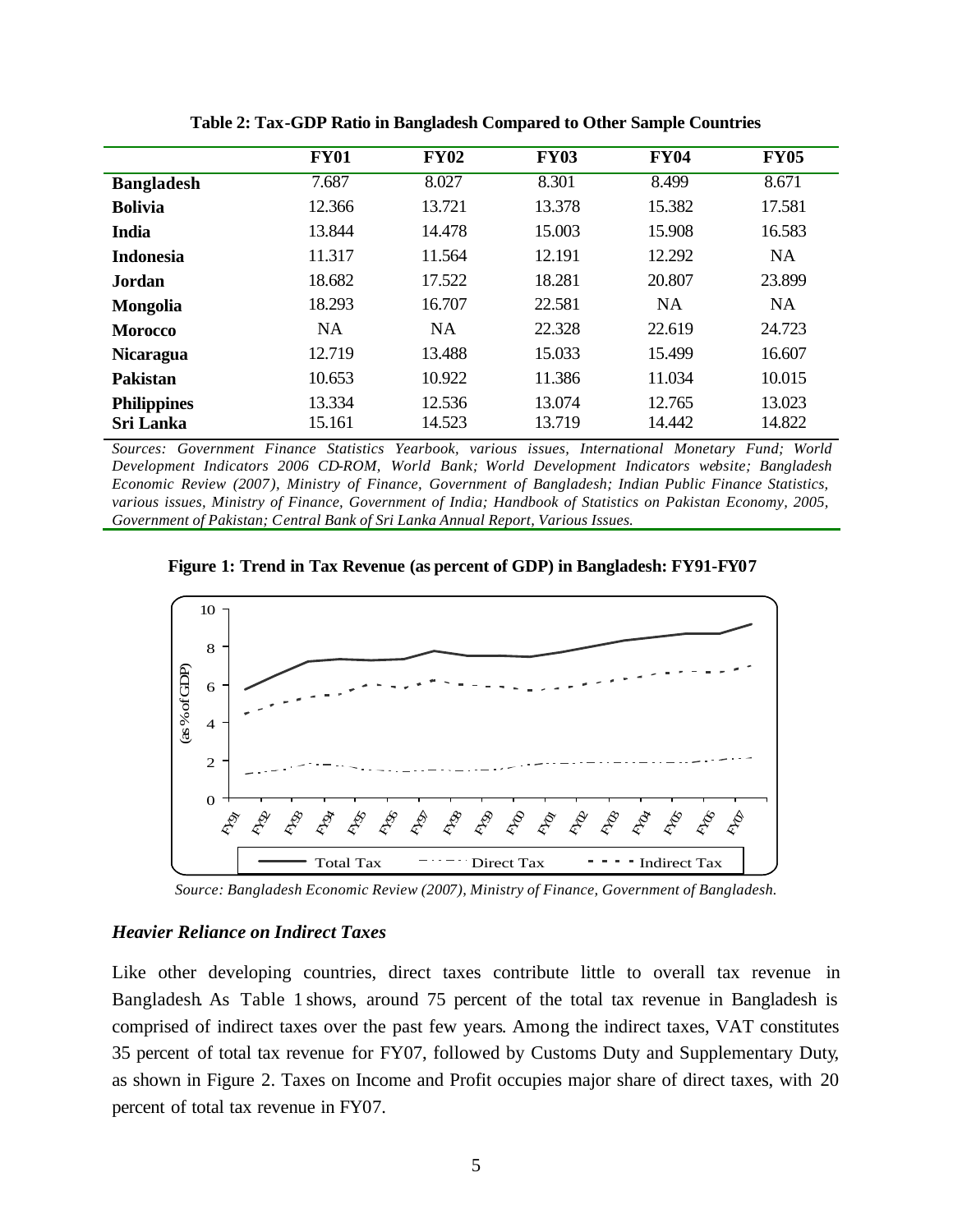

**Figure 2: Composition of Tax Revenue in Bangladesh: FY07**

 *Source: Bangladesh Economic Review (2007), Ministry of Finance, Government of Bangladesh.*

## *Narrowly Based Tax Structure*

 $\overline{a}$ 

Both direct and indirect taxes are quite narrowly based in Bangladesh. For example, in direct taxes, agricultural land has not been a buoyant source of revenue as the rates have not been revised periodically (McCarten, 2005). A significant number of tax expenditure measures exists in both direct and indirect taxes which creates an adverse impact on the overall revenue effort.<sup>4</sup>

## *Low Revenue Productivity and High Administrative Costs*

Empirical studies have found that poor logistics, lengthy procedures, unofficial payments, etc. of Bangladesh tax system lead to high administrative costs and low revenue productivity (McCarten, 2005).

## **3.2 Reform in Tax Policy and Administration**

During the 1990s, Bangladesh economy experienced a process of harmonization with the global economy. As such, tax administration faced new challenges to improve its professional, technological and legal capacity in order to keep pace with this changed circumstances. Accordingly, tax system of Bangladesh has been undergoing a reform process in administrative and policy framework that addresses the tax system (including rate structure, new taxes or amendments thereto) as well as administrative or legal issues. A Revenue Reform Commission, comprising of NBR officials, academia and business personnel was established in July, 2002. The Commission performed an extensive analysis and overview of different aspects of the tax system and delivered its report in January, 2003 with various policy recommendations and several policy and administrative reforms have taken place accordingly. A number of projects

 $4$  For a detailed discussion on tax expenditure measures in Bangladesh, see Mortaza and Begum (2006).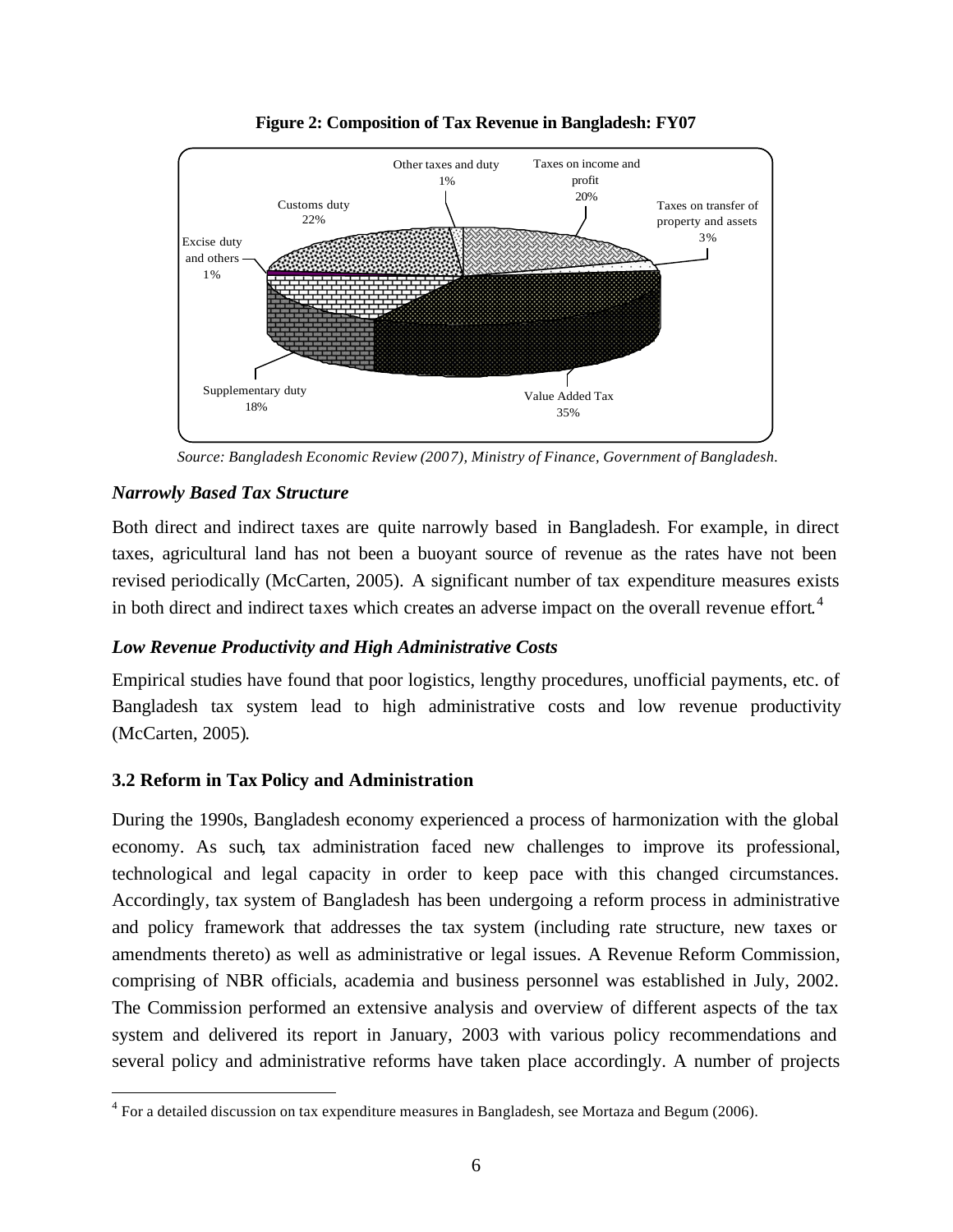aided by donor agencies and countries have been playing a vital role in the revenue reform process of the country. The notable achievements with the major reform initiatives undertaken can broadly be summarized as follows: 5

## **(a) Direct Taxes**

- Introduction of TIN: Nationwide tax identification number (TIN), allocated and stored centrally by NBR was introduced in 1994, replacing the local registration number (General Index Register or GIR). A process is now going on to introduce a unique taxpayer identification number (UTI), common for both income tax and VAT.
- *Widening of withholding tax:* With a view to increasing tax network and collection, the withholding tax has been gradually expanded over the years, covering almost 35 items at present.
- *Simplification of self-assessment procedure:* The scope for self-assessment system has been widened and the procedures have been made simpler over the years. At present, all categories of assessees are entitled to submit self-assessment return.
- *Establishment of Large Taxpayers' Unit (LTU):* Large Taxpayers' Unit for income tax was established in November 2003 with the support from the Department for International Development (DFID). The main objectives of establishing LTU were: i) to modernize tax practices through functional organization; ii) to improve the management data and information system; iii) to provide better services to taxpayers; iv) to secure and increase income tax revenue; v) to increase professionalism in the tax administration.

# **(b) Indirect Taxes**

 $\overline{a}$ 

# **Value -Added Tax (VAT)**

- *Introduction of VAT:* VAT was introduced replacing Sales Tax in Bangladesh with effect from July 01, 1991. Major objectives were i) to prohibit cascading taxation at different stages of production; ii) to consolidate the tax administration; iii) to bring transparency in the taxation system.
- *Widening of VAT net:* At initial stage, VAT was a sort of consumption tax, but its coverage has been extended gradually to import, production/ manufacture stage and at the wholesale and retail levels.
- *Strengthening VAT administration*: The management of VAT audit and investigation has been strengthened with technical assistance from the DFID and British High Commission during 1999 –2002.
- *Establishment of Large Taxpayers' Unit (LTU)*: As for income tax, LTU for VAT was also established to modernize the VAT system.

 $<sup>5</sup>$  Most of the reform analysis is based on ADB (2005).</sup>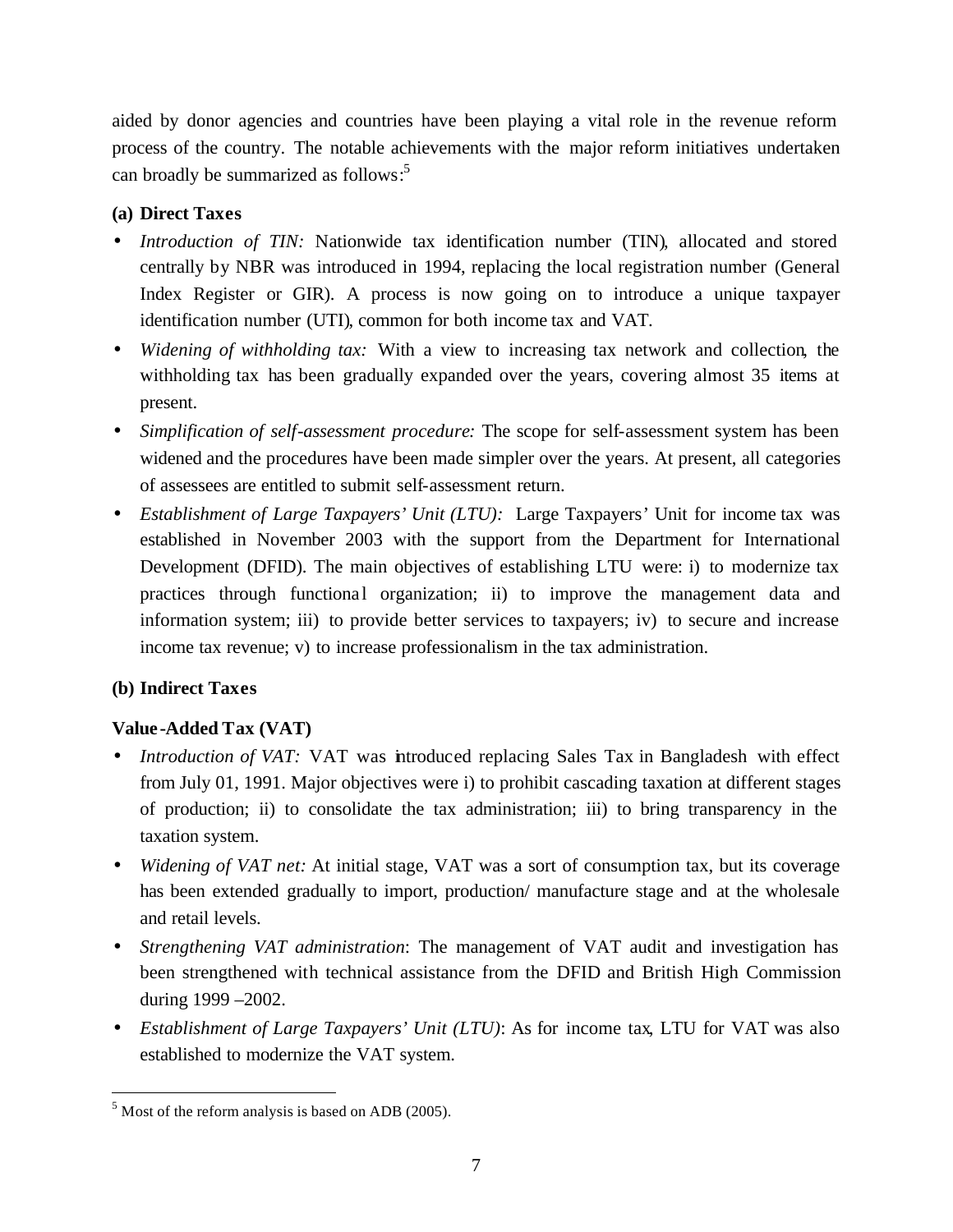## **Customs**

- *Amendment of Customs Act:* The Customs Act 1969 was amended in compliance with Kyoto Convention – the international convention to harmonize the customs rules and procedures.
- *Simplification of procedures:* The customs clearance procedures for import and export were simplified by bringing down the signature requirement. The 10 digit HS classification in the customs tariff was completely revised and 8 digit HS classification was introduced. This drastically reduced the tariff lines and hence established transparency.
- *Introducing mandatory PSI:* Mandatory PSI (pre-shipment inspection) system was introduced in FY01 for valuation and inspection of imported goods replacing voluntary PSI system. Major objectives were i) to assist the customs authority for quick clearance of imported goods; and ii) to reduce misdeclaration of classification, quantity or value of imported goods.
- *Improvement in information system:* The Customs Valuation Department was upgraded by developing modern valuation database. A number of computer software modules were developed for better management of the customs information system. National import/export data archive was created and the channel for data distribution was developed to the stakeholders, i.e., Bureau of Statistics, Ministry of Commerce, Export Promotion Bureau and Foreign Trade Institute.

**(c) Establishing Central Intelligence Cell (CIC):** NBR established Central Intelligence Cell (CIC) in January 2004 with an objective to enquire into tax evasion and avoidance cases and to prevent leakages in the tax system.

## **Future Reform Process: The Strategic Development Plan of NBR**

Recently, with financial assistance from the World Bank, NBR has prepared a Strategic Development Plan to describe its vision, goals and strategies to be implemented over the next few years in order to modernize and strengthen tax policy and tax administration in Bangladesh.

The *core goals* have been identified by the NBR as follows:

- increase revenue collection targets through modernization of tax administration and procedures;
- develop a sound and transparent legal and regulatory system;
- identify areas where revenue is at risk and to deal firmly and fairly with noncompliance;
- facilitate trade flows leading to speedy clearance of import/export cargo;
- develop and manage an effective revenue administration staffed with a well trained and motivated workforce;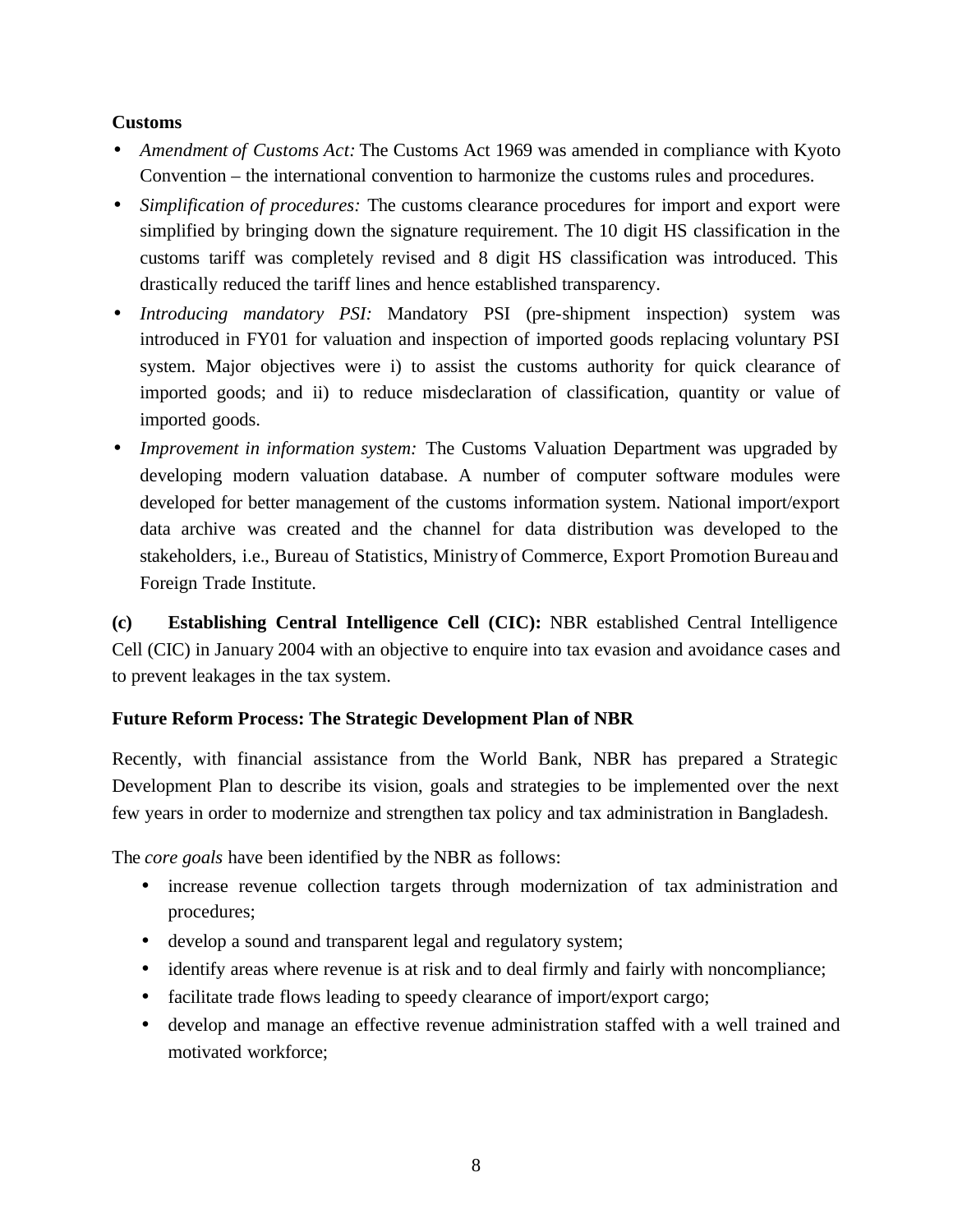- design and deliver fair, responsible, and effective enforcement mechanisms in ways that directly respond to changes in the economic environment and technological opportunities;
- foster and develop a taxpayer service culture and improve participation from civil society;
- ensure all businesses and individuals are treated in a uniform and consistent manner;
- develop a modern IT-based tax administration that is at once efficient, effective and transparent.

The NBR has identified the following *seven strategies* to achieve the above goals.

*Strategy 1* Organizational restructuring

- A. Phased introduction of a functional model
- B. Strengthening core management functions
- *Strategy 2* Improving human resource management
- *Strategy 3* Strengthening the legal and regulatory framework
- *Strategy 4* Strengthening the effectiveness of the Large Taxpayers' Units
- *Strategy 5* National implementation of tax administration–functions/ procedures
- *Strategy 6* Customs modernization and trade facilitation
- *Strategy 7* Strengthening computerization of the NBR.

# **4 Estimating Tax Performance: Tax Effort and Tax Buoyancy**

# **4.1 Model and Methodology**

 $\overline{a}$ 

The present study uses regression approach to estimating tax effort and tax buoyancy in Bangladesh for the period FY91-FY05 relative to 10 other countries having a comparable level of economic development as measured by GDP per capita in purchasing power parity (ppp) terms.<sup>6</sup> GDP per capita ppp is considered for comparison because it provides a better index of living standards than in US Dollar terms. The region-wise break-up of the 11 countries in the sample are: 4 from South Asia (Bangladesh, India, Pakistan and Sri Lanka), 3 from East Asia and Pacific (Indonesia, Mongolia and Philippines), 2 from Middle East and North Africa (Jordan and Morocco) and 2 from Latin America and the Caribbean (Bolivia and Nicaragua). According to the World Bank category of economies, 4 of the countries belong to the low-income group (Bangladesh, India, Mongolia and Pakistan) and 7 countries belong to the lower-middle income group (Bolivia, Indonesia, Jordan, Morocco, Nicaragua, Philippines and Sri Lanka) (World Development Indicators database, July 2006). Thus the sample consists of countries that tend to have similar economic characteristics although there might be some socio-political differences

 $<sup>6</sup>$  In chosing the sample, this paper considers GDP per capita ppp as estimated by IMF (2006).</sup>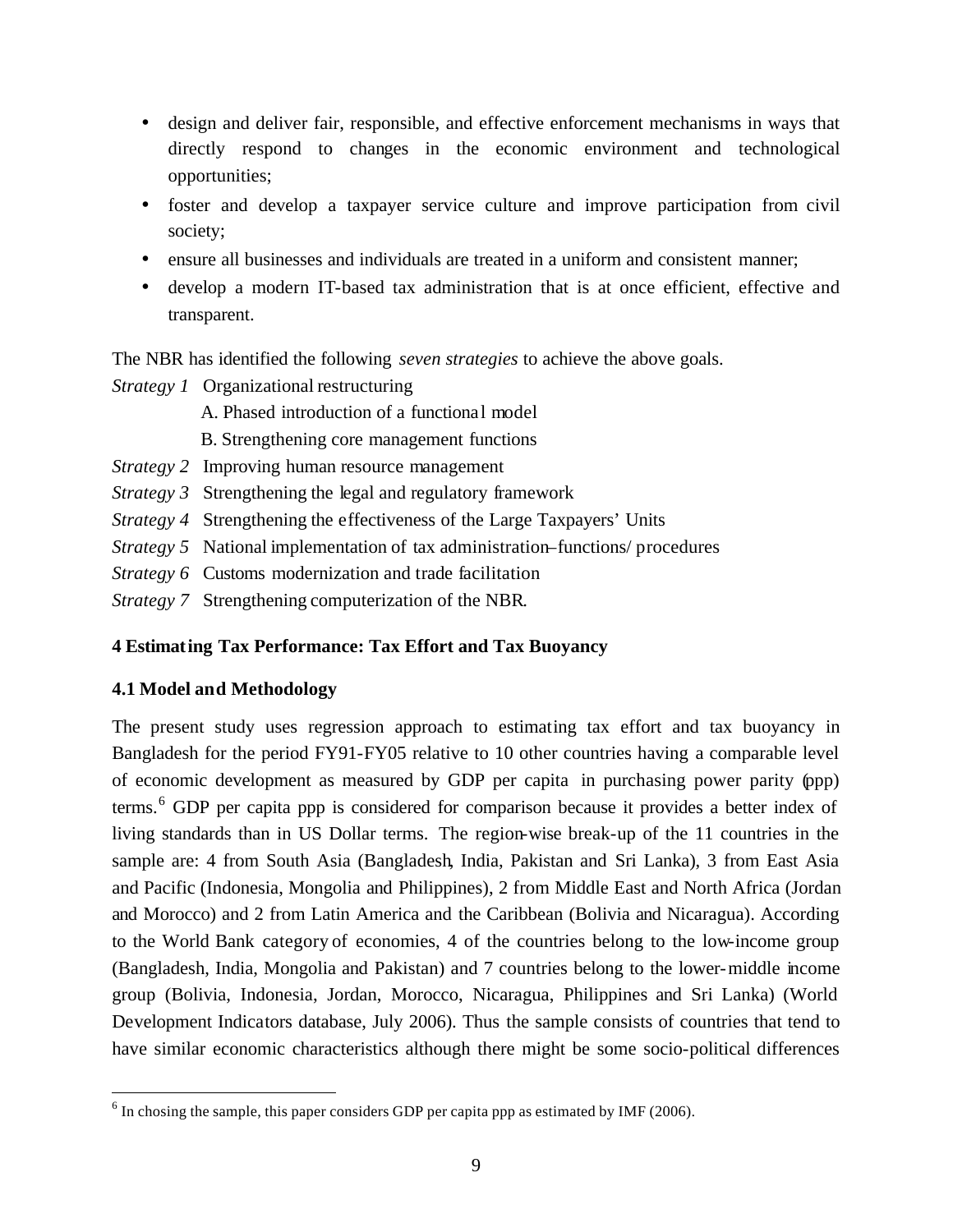due to geographical differences. One advantage of considering countries having a similar level of development is that it gives a better picture when relative performance is compared. In practice, policymakers in deciding the levels of taxation, often make comparisons with other countries in similar stages of development (Chelliah, 1971). The study considers tax collected by both central and state governments (where applicable) but does not include local governments.<sup>7</sup> The choice of sample size is mainly determined by the availability of data. An unbalanced panel data set is used due to missing values of some observations. A summary statistics describing the data set and other related information are presented in *Annex Table II*. 8

The study considers GDP as the tax base on the same argument that Stotsky and WoldeMariam (1997) stated, viz., that GDP includes non-resident income earned locally and excludes income received from abroad by residents. On the other hand, GNP excludes the former and includes the latter. Typically, local income of non-residents is taxed while remittances from abroad are not and therefore, GDP produces a more accurate measure of taxable capacity.

Considering the economic characteristics of the sample countries, the following model is undertaken based on earlier studies:

## (4.1) *tgdp=f (indgdp, inttrdgdp, m2gdp, debtgdp, gdpper, popg)*

where, tgdp = tax revenue (as share of GDP); indgdp = industry, value added (as share of GDP); inttrdgdp = international trade (as share of GDP); m2gdp = broad money (money plus quasi money) as share of GDP; debtgdp = external debt as share of GDP; gdpper = GDP per capita (at constant 2000 US\$); popg = population growth rate (annual percent).

The analysis is extended to assess the relative performances of direct and indirect taxes and therefore, two other models are estimated with the same specification for the two categories of taxes.<sup>9</sup> The share of industry in GDP is considered as an important determinant of tax share because this sector generally grows faster than the overall economy in countries during its growth phase in the sample. The share of international trade is undertaken as a proxy for the degree of openness of an economy. Openness is thought to be an important determinant of tax share because it exerts a two-fold impact on revenue; *first,* the reduced tariff rate causes a

 $\overline{a}$ 

<sup>&</sup>lt;sup>7</sup> Considering central government revenue only, as most previous studies did, may understate revenue performance since state/ provincial governments in many countries generate substantial tax revenue. This study does not consider local government revenue mainly due to data unavailability and the relatively low share of local government revenue in most cases.

<sup>&</sup>lt;sup>8</sup> This paper does not include social security contributions into tax revenue following the classification of revenue in the GFS (Government Finance Statistics) system where social security contributions are treated separately.

<sup>&</sup>lt;sup>9</sup> Direct taxes include Taxes on income, profits and capital gains, Taxes on payroll and workforce (where applicable) and Taxes on property; Indirect taxes include Taxes on goods and services and Taxes on international trade and transactions.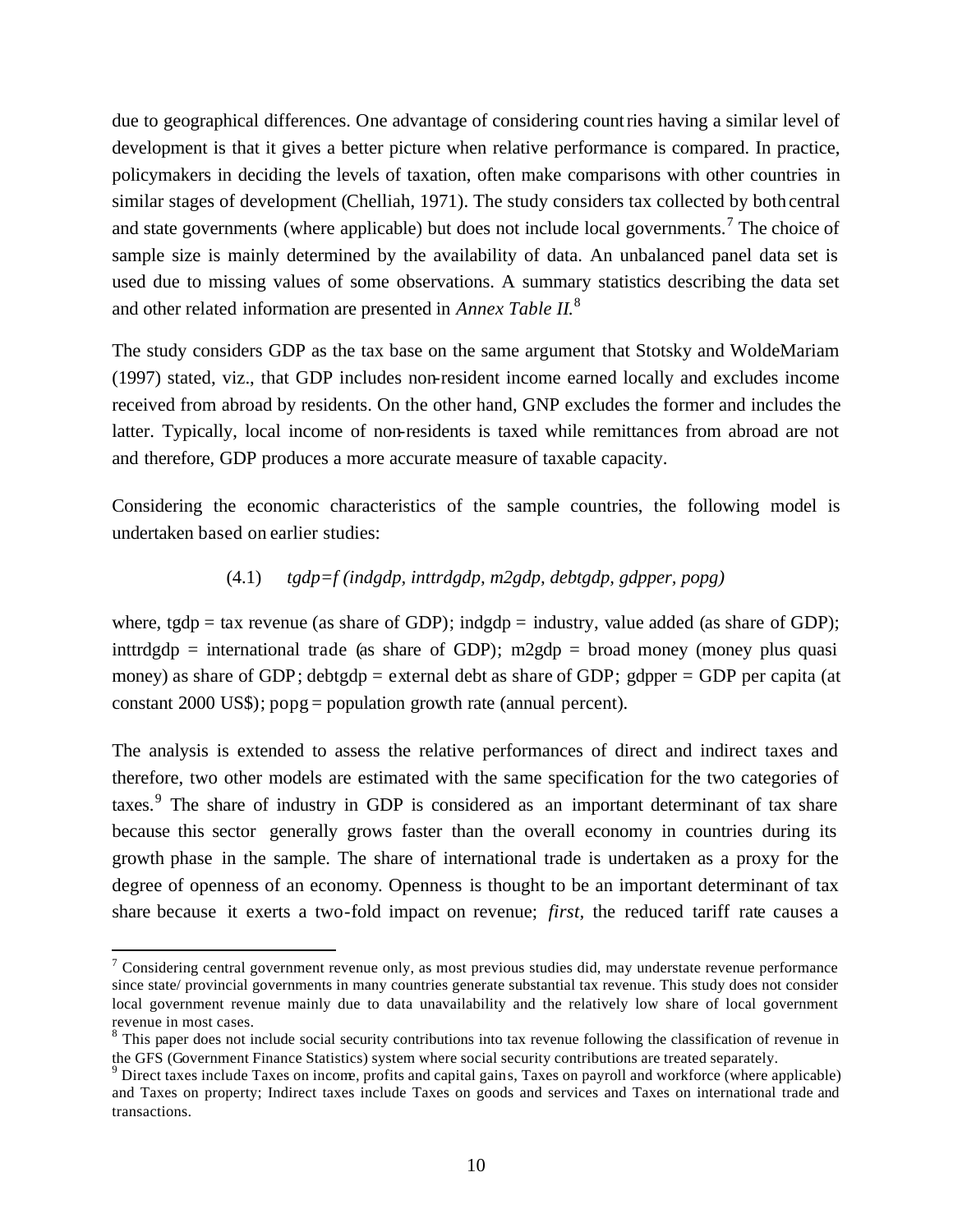negative influence on tariff revenue, while the increased trade volume creates a positive effect; secondly, liberalization accelerates the growth process in developing economies, causing a positive revenue effect on VAT and direct taxes. GDP per capita is considered as an indicator of overall economic development, while population growth rate is undertaken as a proxy for demographic characteristics, both of which are considered as important determinants of tax share. Debt-GDP ratio is taken as a determinant of tax share because the size of public debt may induce government to generate more revenue to service the debt on the one hand, while on the other, high debt burden may create macroeconomic imbalances, which might reduce revenue (Tanzi, 1989). The study uses broad money-GDP ratio as a determinant of tax share because the degree of monetization in an economy tends to affect the tax potential of an economy.

The study employs panel estimation (pooled time-series and cross-section data) allowing for both country heterogeneity and variations over time. The estimation technique uses least-squares method with different econometric specifications. In order to compare the relative fit of the fixed effects and random effects model, the Hausman test is used. The test rejects the random effects specification in favor of fixed effects estimation.<sup>10</sup> Therefore, fixed effects methodology is used besides pooled OLS (Ordinary Least Squares).

The presumption underlying fixed effects method postulates that there are some country specific effects not captured by other explanatory variables that are uncorrelated with the error term. The fixed effects specification has an advantage that it removes the estimation bias caused by a possible correlation between explanatory variables and country specific variations as it allows individual effects to be correlated with the regressors. This study uses the extended (two-way) fixed effects specification by including the period specific effects, with time dummy variables serving as period fixed effects. Estimations have been carried out using *STATA 9.2* and *EViews 5.1* econometric software packages.

The basic regression equation considered is as follows:

 $\overline{a}$ 

(4.2)  $tgdp_{it}=a+\beta_1$  indgdp<sub>it</sub> +  $\beta_2$  inttrdgdp<sub>it</sub> +  $\beta_3$  m2gdp<sub>it</sub> +  $\beta_4$  debtgdp<sub>it</sub> +  $\beta_5$  gdpper<sub>it</sub> +  $\beta_6$  popg<sub>it</sub> +  $\mu_{it}$ 

where, a is the constant term, i indexes countries and t indexes time with  $i=1,2,...,11$  and  $t=1,2,...15$ .

 $10$  In case of the extended model taking direct taxes to GDP ratio as dependent variable, the Hausman test rejects random effects estimation at the 10 percent level. However, for the original model and the extended model for indirect taxes, the rejection occurs at the 1 percent level. Therefore, all the three models are estimated using the fixed effects method in order to maintain consistency.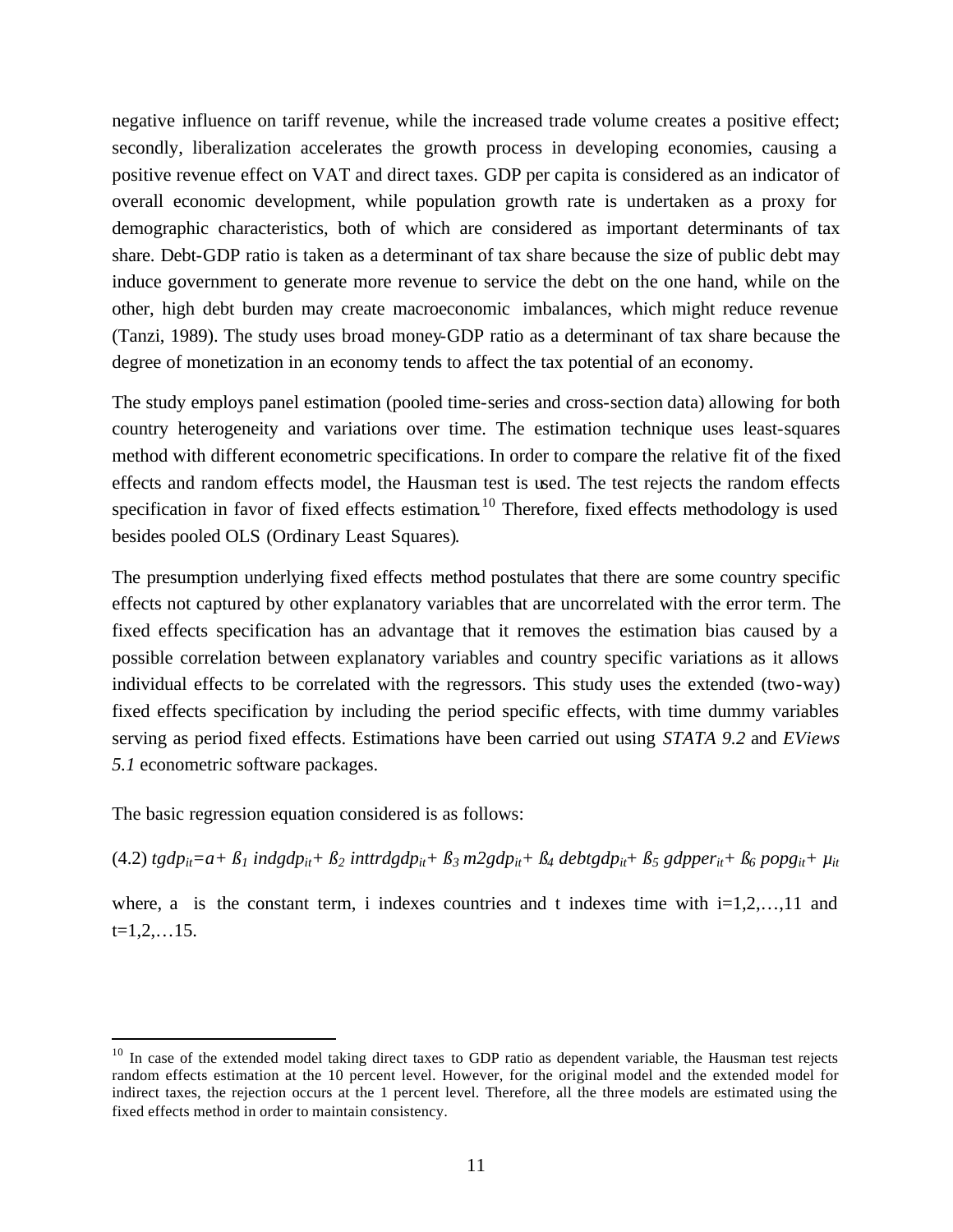For fixed effects specification,

$$
(4.3) \quad \mu_{it} = ?_i + t_t + e_{it}
$$

where,  $\hat{r}_i$  denote the country specific effects (which is time invariant),  $t_t$  denote the period specific effects (which is country invariant) and  $e_{it}$  is the remainder capturing usual disturbance in the regression which varies at random with country and time.

## **4.2 Empirical Results**

Estimation results of pooled OLS and fixed effects model are presented in Table 3. The results of pooled OLS are similar to that of fixed effects model for all variables except GDP per capita and the industry share. The value of  $\mathbb{R}^2$  suggests that fixed effects estimation explains the variation better than pooled OLS. Again, the value of F-test rejects the null hypothesis of insignificance of fixed effects estimation. Hence, the following analysis will focus on the results of fixed effects estimation.

| Dependent variables      |                  | <b>Tax Revenue</b>     |                  | <b>Direct Tax Revenue</b> | <b>Indirect Tax Revenue</b> |                        |  |
|--------------------------|------------------|------------------------|------------------|---------------------------|-----------------------------|------------------------|--|
|                          |                  | (share of GDP)         |                  | (share of GDP)            | (share of GDP)              |                        |  |
| <b>Estimation Method</b> | Pooled           | Fixed                  | Pooled           | Fixed                     | Pooled                      | Fixed                  |  |
|                          | <b>OLS</b>       | Effects                | <b>OLS</b>       | Effects                   | <b>OLS</b>                  | Effects                |  |
| <b>Constant</b>          | $7.67**$         | $13.77*$               | $-6.30***$       | $-2.14$                   | $13.26***$                  | $15.03**$              |  |
|                          | (3.39)           | (7.07)                 | (1.13)           | (7.91)                    | (3.17)                      | (5.72)                 |  |
| indgdp                   | 0.04             | 0.05                   | $0.31***$        | 0.11                      | $-0.25**$                   | $-0.07$                |  |
|                          | (0.10)           | (0.25)                 | (0.03)           | (0.25)                    | (0.09)                      | (0.18)                 |  |
| inttrdgdp                | $0.04*$          | $0.07**$               | $0.03***$        | $0.04***$                 | 0.01                        | 0.03                   |  |
|                          | (0.02)           | (0.03)                 | (0.01)           | (0.01)                    | (0.02)                      | (0.03)                 |  |
| m2gdp                    | $0.10**$         | $0.09**$               | $0.06***$        | $0.05*$                   | 0.04                        | 0.04                   |  |
|                          | (0.04)           | (0.03)                 | (0.02)           | (0.02)                    | (0.04)                      | (0.03)                 |  |
| debtgdp                  | $0.01***$        | $0.01***$              | 0.0003           | 0.0006                    | $0.01***$                   | $0.01***$              |  |
|                          | (0.003)          | (0.002)                | (0.002)          | (0.002)                   | (0.003)                     | (0.002)                |  |
| gdpper                   | $-0.0003$        | $-0.01*$               | $-0.004***$      | $-0.001$                  | 0.003                       | $-0.008$               |  |
|                          | (0.003)          | (0.01)                 | (0.001)          | (0.003)                   | (0.002)                     | (0.005)                |  |
| popg                     | $-1.15**$        | $-0.89***$             | $-0.36$          | $-0.26$                   | $-0.94**$                   | $-0.59**$              |  |
|                          | (0.47)           | (0.26)                 | (0.22)           | (0.16)                    | (0.43)                      | (0.24)                 |  |
| Adjusted- $R^2$          | 0.51             | 0.85                   | 0.65             | 0.81                      | 0.46                        | 0.81                   |  |
| Hausman Test $(H_0: No)$ |                  | $\text{chi}^2 = 24.09$ |                  | $\text{chi}^2 = 11.94$    |                             | $\text{chi}^2 = 22.01$ |  |
| systematic differences   |                  | $prob > ch2 =$         |                  | $prob > ch2 =$            |                             | $prob > ch2 =$         |  |
| in coefficients)         |                  | 0.001                  |                  | 0.063                     |                             | 0.001                  |  |
| Number of                | $\overline{155}$ | 155                    | $\overline{155}$ | 155                       | 155                         | 155                    |  |
| observations             |                  |                        |                  |                           |                             |                        |  |

| Table 3: Determinants of Tax Share: Results of Panel Data Estimation |
|----------------------------------------------------------------------|
|----------------------------------------------------------------------|

*Notes: i) Significance levels: \* 0.05<p<0.10, \*\*0.01<p<0.05, \*\*\*p<0.01; (ii) Standard errors are in parentheses. Standard errors are robust, corrected for both heteroscedasticity, and intra-group correlation; (iii) R<sup>2</sup>values for fixed effects estimations include the variation caused by the explanatory variables and both country and time effects.*

*Source: Author's estimation.*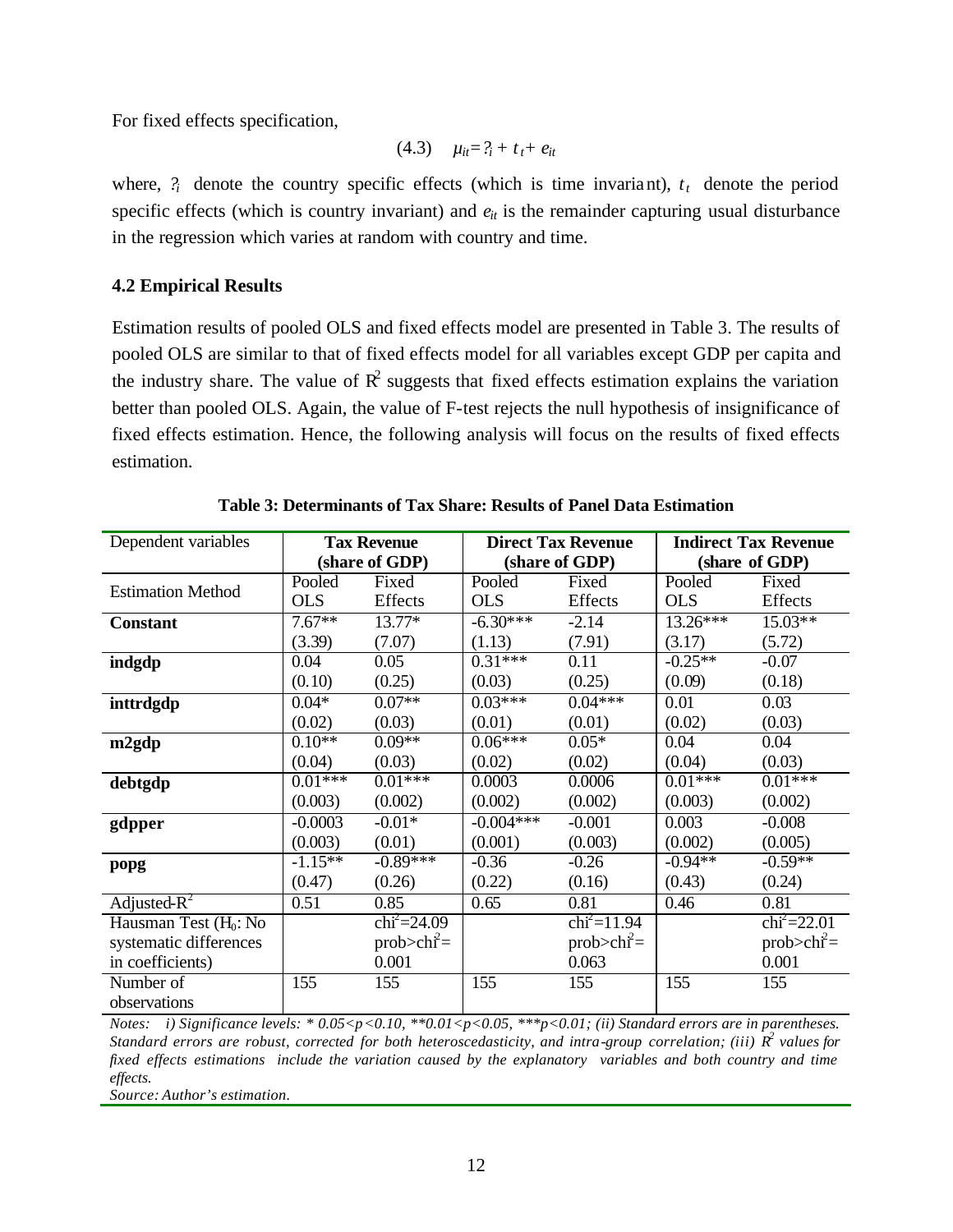According to the regression results, industry share shows no significant relationship with tax share. However, there appears to be a positive relationship between the variables, except for indirect tax share. The negative sign for indirect taxes may be explained by the relative insignificance of international trade taxes and the exemption of export-oriented firms from VAT and other taxes in developing countries. Again, there exist various tax expenditure measures (including tax holidays) in both direct and indirect tax struc ture that the emerging industry sector enjoys in most developing countries. These factors might explain why the variable is insignificant in explaining the country's tax share.

The positive and significant coefficient for international trade share signifies the positive influence of openness on tax share. However, the variable is significant for direct taxes only, implying the indirect effect of openness on direct tax revenue through contribution to the overall growth process in developing economies. This result also reflects the fact that developing countries intend to rely more on direct taxes in order to reduce the dependence on indirect taxes with the adoption of liberalization process.

The positive and significant coefficient for broad money/GDP ratio (except for indirect tax share) is consistent with intuition because monetization is expected to generate a positive influence on tax share through the effect it exerts on overall economic activity of an economy. The positive sign for debt share supports the theoretical argument that large debt necessitates an increase in revenue in order to meet the excess burden of servicing the debt (Tanzi, 1987, 1992).<sup>11</sup> The debt share is insignificant for direct taxes, while it is highly significant for indirect taxes. This result is not surprising because in such cases government usually prefer indirect taxes rather than direct taxes for easy implementation from two perspectives: *first,* the base for direct taxes is usually narrow and therefore, the scope for raising the direct tax revenue is limited in most of the developing countries; *second,* governments in the developing countries often face difficulty in raising direct tax revenue instantly due to socio-political or institutional pressures.

The negative coefficient for GDP per capita seems to deviate from intuition because tax share is generally expected to increase with economic development.<sup>12</sup> This might be due to the narrow tax base and low capacity to enhance the tax base that impedes developing countries to capture

 $\overline{a}$ 

 $11$  In this paper, external debt rather than total public debt is used due to data unavailability for domestic debt in a number of sample countries.

<sup>&</sup>lt;sup>12</sup> GDP per capita (constant 2000 US\$) instead of GDP per capita, purchasing power parity (PPP) (constant 2000 international \$) is used in the model due to data unavailability of the latter variable for the whole sample period. However, the model has been estimated using GDP per capita, purchasing power parity (PPP) (constant 2000 international \$) with the available period (14 years) and it produces almost similar results.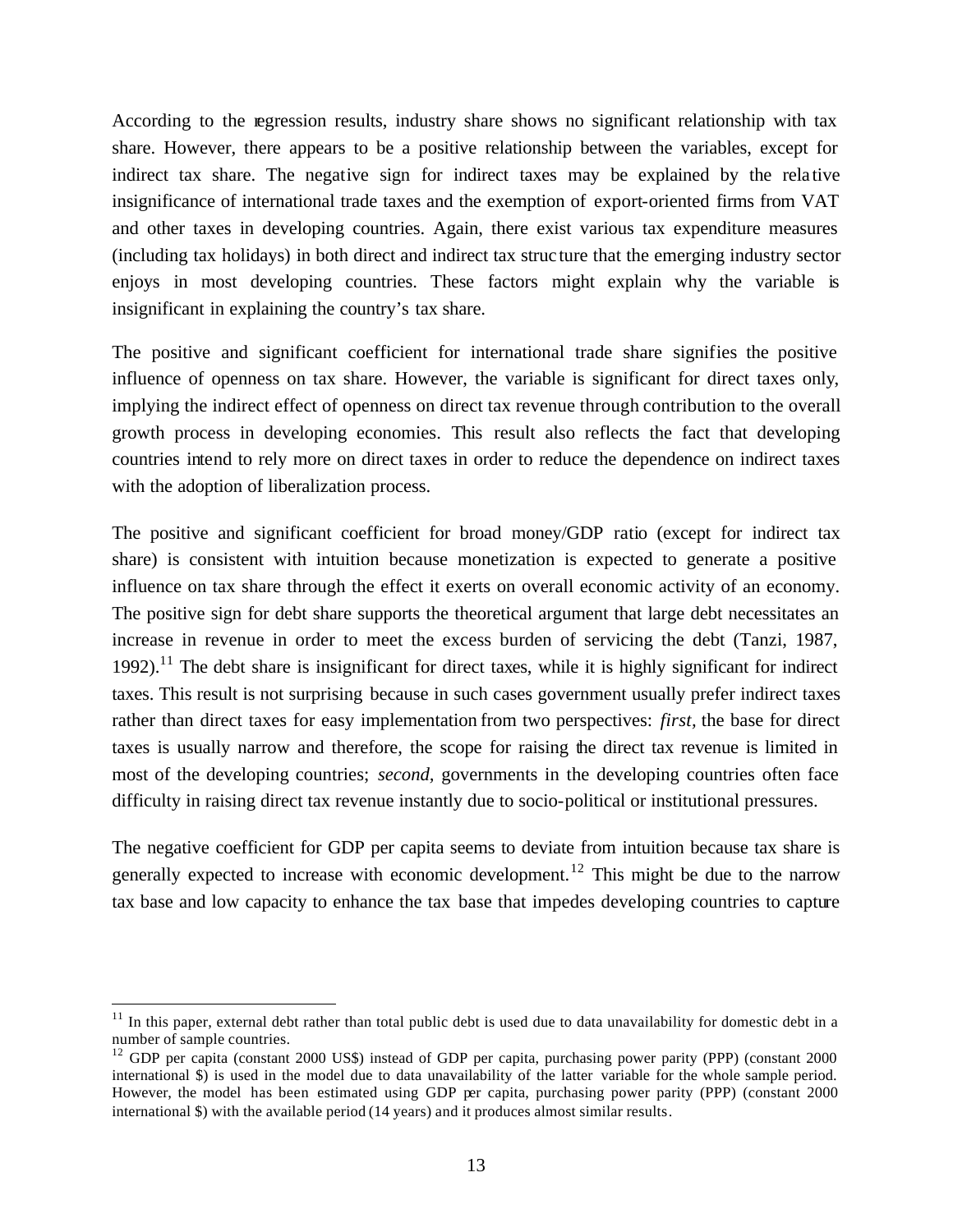the revenue potential arising from overall development process.<sup>13</sup> However, the variable is significant at the 10 percent level in determining tax share. The negative coefficient for population growth rate signifies the fact that at early stages of economic development, a country often lags behind in the ability to capture new taxpayers, due to administrative constraints and/ or welfare considerations.

## **4.3 Tax Performance: Tax Effort Index and the Tax Buoyancy Ratio**

Tax effort index measures the degree to which a country has utilized its taxable capacity. On the other hand, tax buoyancy shows tax performance over time in response to economic growth and discretionary tax measures.<sup>14</sup> Therefore, in order to assess the tax performance from static and dynamic viewpoint, both the measures are estimated for the 11 countries. Tax effort index is constructed by taking the ratio of actual tax share to predicted tax share (from fixed effects estimation). Tax buoyancy ratio is estimated by regressing tax revenue on GDP in natural log form of the variables.

| Country                            | Tax<br>effort | Tax<br>buoyancy | Rank<br>Tax    | <b>Rank</b><br>Tax | <b>Direct</b><br>Tax | <b>Direct</b><br>Tax |        | <b>Indirect</b><br>Tax |
|------------------------------------|---------------|-----------------|----------------|--------------------|----------------------|----------------------|--------|------------------------|
|                                    |               |                 | effort         | buoyancy           | effort               | buoyancy             | effort | buoyancy               |
| Bangladesh                         | 0.493         | 1.235           | 11             | 2                  | 0.692                | 1.253                | 0.483  | 1.23                   |
| Bolivia                            | 1.039         | 1.413           | 3              | 1                  | 0.696                | 1.459                | 1.154  | 1.445                  |
| India                              | 0.909         | 1.013           | 7              | 4                  | 1.063                | 1.345                | 0.903  | 0.902                  |
| Indonesia                          | 0.906         | 0.874           | 8              | 8                  | 1.424                | 0.785                | 0.62   | 0.994                  |
| Jordan                             | 1.418         | 0.994           | $\overline{2}$ | 5                  | 0.558                | 1.053                | 2.12   | 0.967                  |
| Mongolia                           | 0.681         | 0.969           | 10             | 6                  | 0.764                | 0.728                | 0.662  | 1.076                  |
| Morocco                            | 1.72          | 1.036           |                | 3                  | 1.393                | 1.704                | 1.888  | 0.713                  |
| Nicaragua                          | 0.929         | 0.903           | 6              | 7                  | 0.613                | 0.961                | 1.057  | 0.888                  |
| Pakistan                           | 0.865         | 0.837           | 9              | 9                  | 1.155                | 1.098                | 0.694  | 0.686                  |
| Philippines                        | 0.952         | 0.835           | 5              | 10                 | 0.992                | 1.108                | 0.863  | 0.656                  |
| Sri Lanka                          | 1.033         | 0.825           | $\overline{4}$ | 11                 | 0.675                | 0.74                 | 1.217  | 0.843                  |
| Source: Author's own calculations. |               |                 |                |                    |                      |                      |        |                        |

**Table 4: Comparison of Tax Effort and Tax Buoyancy**

The calculated average tax effort indices over the period and tax buoyancy ratios are presented in Table 4. Five countries, viz., Bolivia, Jordan, Morocco and Sri Lanka are seen to have an average tax effort index above unity implying the full utilization of revenue potential. Among others,

 $\overline{a}$ 

 $13$  This result conforms to prior studies such as Teera (2002) where the coefficient for GDP per capita turns out to be negative in case of low-income and lower-middle income countries, while for other groups of countries, it is positive. Alm and Martinez-Vazquez (2003b) and Ahsan and Wu (2005) also find a similar result.

 $14$  Tax buoyancy differs from tax elasticity (built-in-elasticity) in that tax buoyancy measures the total response of the tax revenue due to both increase in national income and changes in the tax system in a country, while tax elasticity represents the automatic response of tax revenue to changes in national income.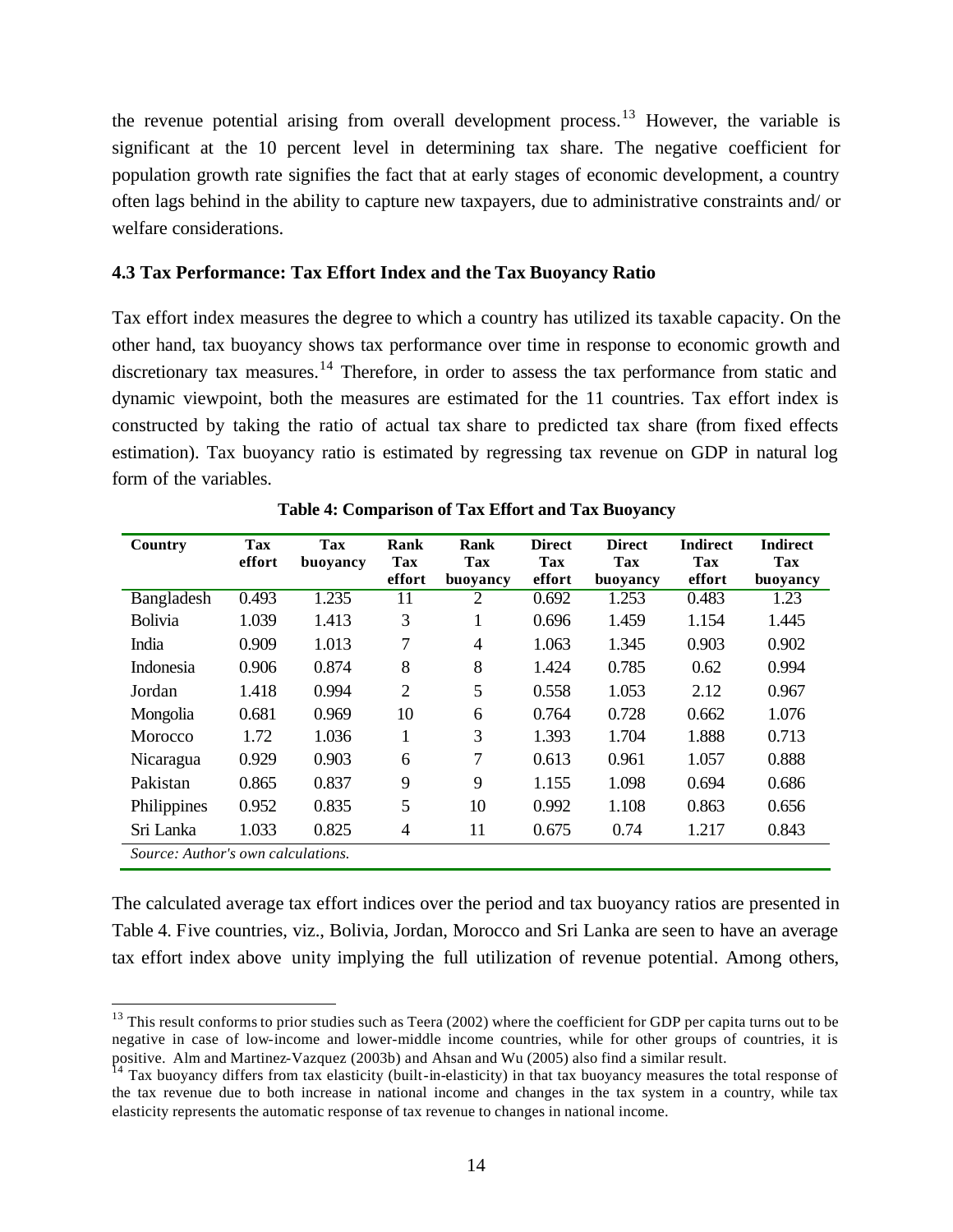India, Indonesia, Nicaragua, Pakistan and Philippines have an average index greater than 0.8. Morocco has the highest average tax effort index among the sample countries. Average tax effort index of Bangladesh is 0.493, which is the lowest in the sample. This implies that Bangladesh lags far behind its tax revenue potential. The average tax effort indices for direct and indirect taxes in Bangladesh are 0.692 and 0.483, respectively, implying better performance of direct taxes on average over the period.





The trend in tax effort of Bangladesh over the period along with other South Asian countries is depicted in Figure 3. Sri Lanka ranks the highest among the South Asian countries over the period except FY01. Sri Lanka's tax effort shows a declining trend until FY01 after which the index starts rising. India and Pakistan have performed almost similarly until FY00 after which tax effort in Pakistan starts deteriorating, while that in India remains close to one over the whole period. While Bangladesh ranks the lowest among the South Asian countries, its performance shows a slightly improving trend over the period. In Bangladesh, tax effort for direct taxes have declined over the period while indirect taxes show consistently improving performance (Figure 4). The direct and indirect tax effort indices are 0.986 and 0.373 in FY91 and 0.513 and 0.553 in FY05, respectively. The improvement in indirect tax effort has more than offset the deterioration of direct tax effort and therefore, the overall tax effort has increased in Bangladesh over the period. The tax effort index has increased from 0.415 in FY91 to 0.527 in FY05. The tax effort indices for both direct and indirect taxes are low, implying that Bangladesh has the potential for raising revenue collection from both the categories of taxes.

*Source: Author's estimation.*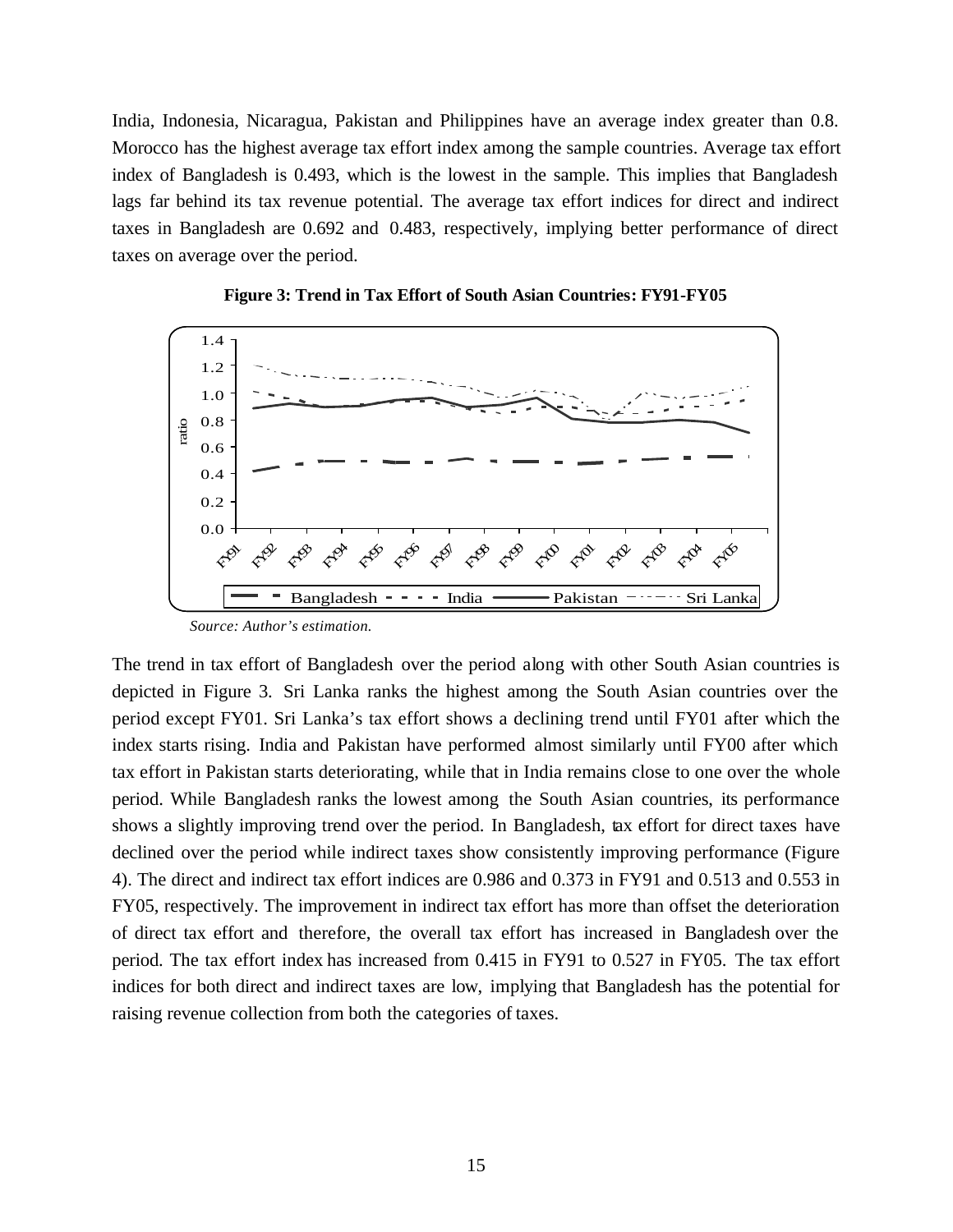



 *Source: Author's estimation.*

The calculated tax effort indices for the whole sample period are presented in *Annex Table III* and tax effort indices for direct and indirect taxes are presented in *Annex Table IV (a) and IV (b)*. In order to find the relationship between tax effort and tax share, the pairwise Pearson correlation coefficients are estimated. The estimated correlation coefficients for total taxes, direct taxes and indirect taxes are 0.859, 0.699, 0.836, respectively; all being significant at the 1 percent level. The results suggest high correlation between tax effort and tax share, implying that tax share can be used as a proxy to measure tax performance in a country. This result is consistent with previous studies on tax effort.

In terms of tax buoyancy, Bangladesh ranks the second highest among the sample countries with a buoyancy ratio of 1.23, implying that tax revenue in Bangladesh is quite responsive to GDP and the country has made appreciable efforts over the period to increase its tax revenue. Among other countries with tax effort index below unity, only India has a tax buoyancy ratio greater than unity. On the other hand, Bolivia and Morocco both have the two indices above unity. To identify if there is any relationship between tax effort and tax buoyancy, the Spearman rank correlation coefficient between the ranking of countries in terms of tax effort index and tax buoyancy ratio has been estimated. The estimated correlation coefficient is insignificant with a value 0.10, which implies that there is no significant relationship between tax effort and tax buoyancy.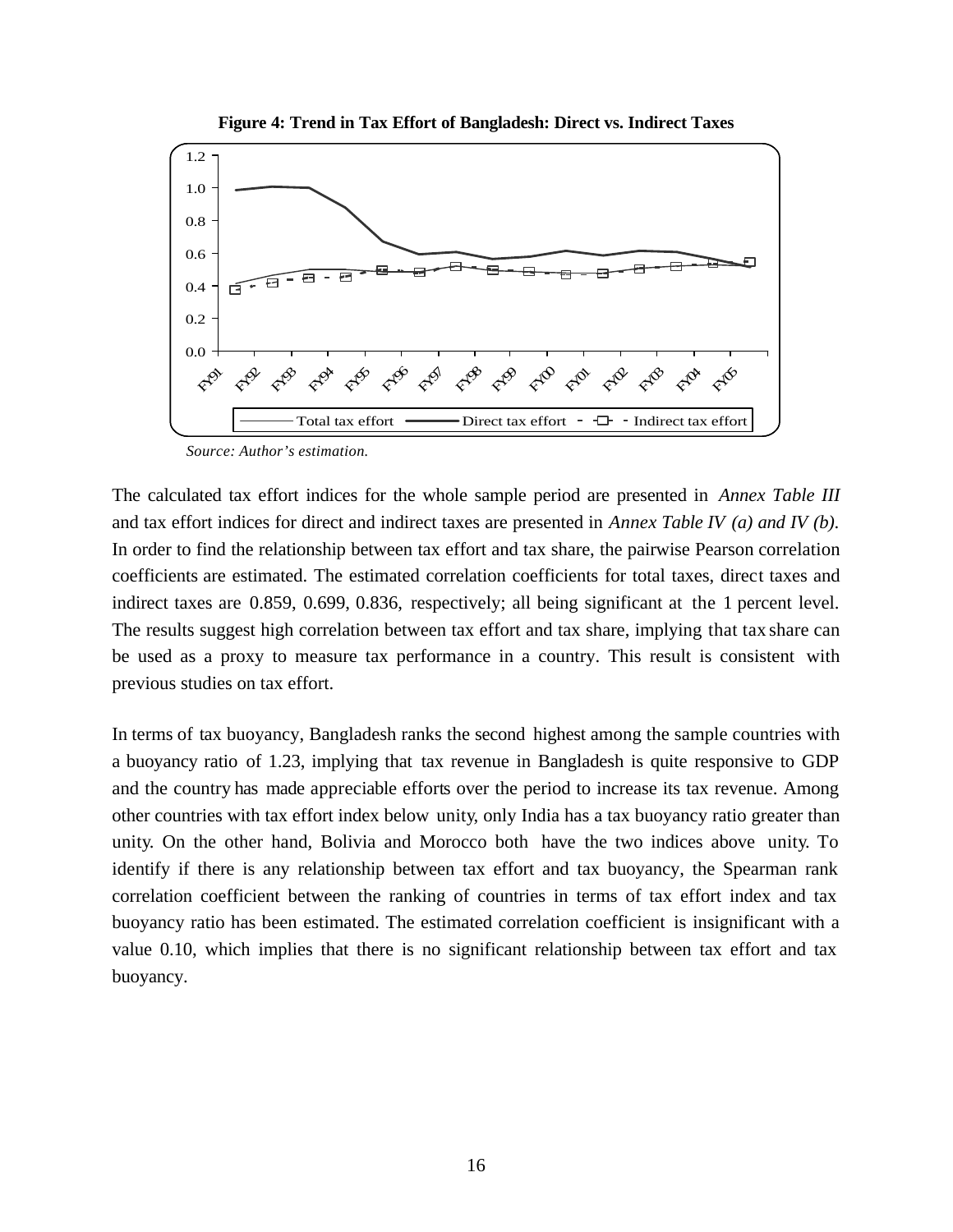#### **5 Conclusions and Policy Implications**

This paper has attempted to identify the determinants of tax share and revenue performance over the past 15 years in Bangladesh along with 10 other developing countries through a panel data analysis. The results obtained suggest international trade, broad money, external debt and population growth to be significant determinants of tax efforts, with expected signs of the estimated coefficients. Industry share turns out to be insignificant and the sign of the coefficient of GDP per capita deviates from expectations; however, this variable is not highly significant. In addition to the traditional explanatory variables used in previous studies, the paper addresses the possible impact of monetization on the revenue performance and finds broad money (as percent of GDP) to be a significant determinant of tax share. With a view to assessing the revenue performance of the sample countries, the study estimates tax effort indices using the regression results obtained. Moreover, the study calculates tax buoyancy ratios for the countries in order to focus on the dynamic tax performance. The extension of the model to the two categories of taxes, viz., direct taxes and indirect taxes, helps to identify the source of the levels of tax effort and to give policy emphasis on the particular area.

The study identifies Bangladesh as the lowest tax effort country in the sample, with an average tax effort index of 0.493. Among the 11 countries, only Bangladesh and Mongolia have average tax effort below 0.8, whereas Bolivia, Jordan, Morocco and Sri Lanka have average tax effort above unity. This has important policy implications that Bangladesh and other countries having low tax effort (less than unity) are not utilizing their full capacity of tax revenue, and therefore, they have the potential for financing budgetary imbalance through raising tax revenue and reduce dependence on the banking system. On the other hand, countries having high tax effort index (more than unity) have little scope for raising tax revenues, which implies that in case of budgetary imbalance, these countries should attempt to reduce expenditures rather than raising tax revenues.

The average direct tax effort index over the 15-year period in Bangladesh is 0.692, while that for indirect taxes is 0.483. However, the tax effort for direct taxes has deteriorated over time, while that for indirect taxes has improved in recent years. The tax effort index has increased from 0.415 in FY91 to 0.527 in FY05. The tax effort indices for both direct and indirect taxes are low, implying that Bangladesh has the potential for raising revenue collection from both direct and indirect taxes. The average tax effort indices suggest that among other countries, Bolivia, Jordan, Nicaragua and Sri Lanka have more potential in raising direct taxes, whereas India, Indonesia, Nicaragua and Philippines have underutilized revenue potential in indirect taxes. Mongolia has scope for increasing revenue from both the categories.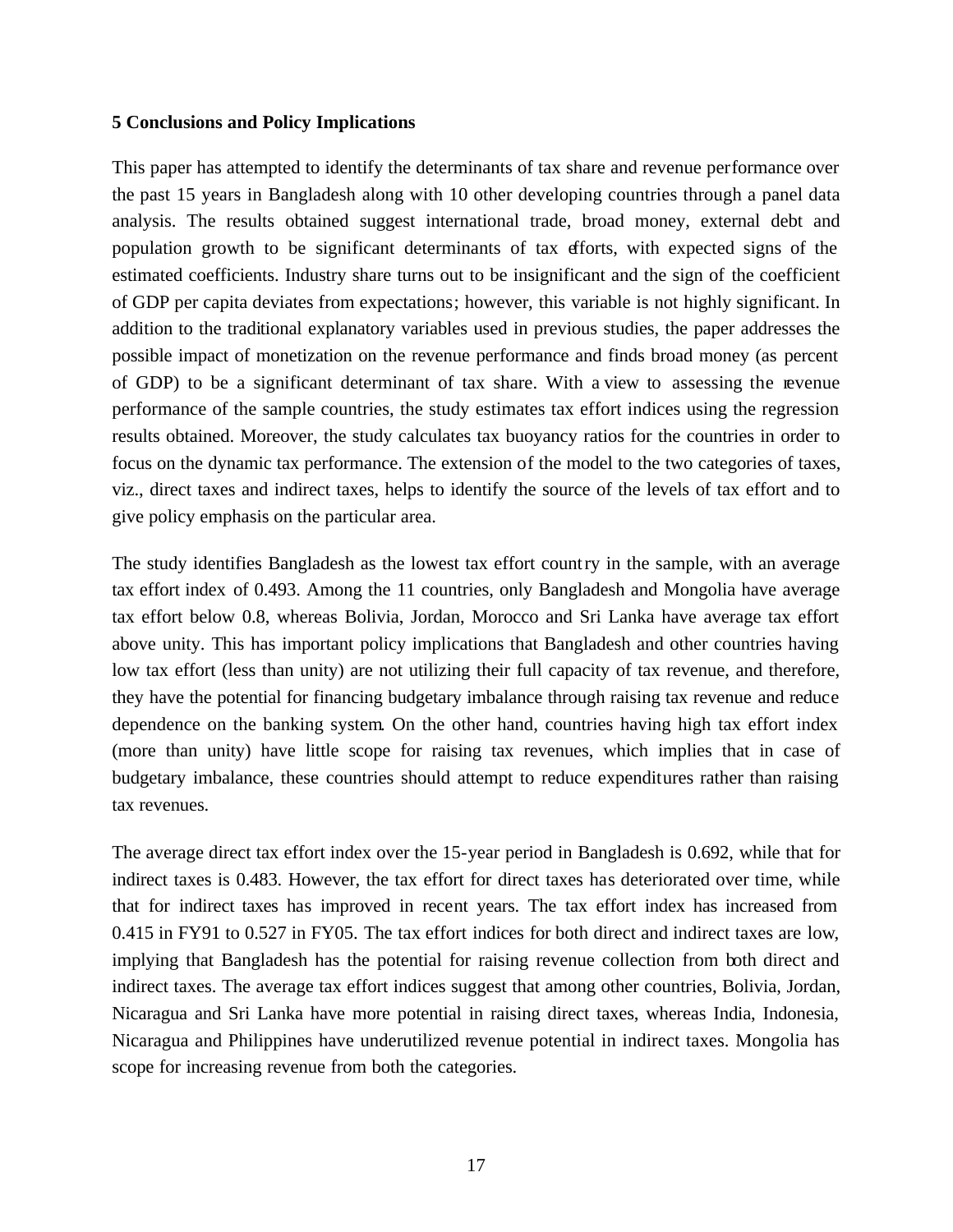In terms of tax buoyancy, Bangladesh ranks the second highest among the countries, with a tax buoyancy ratio of 1.235, meaning that tax revenue is quite responsive to GDP and effort has been made to increase tax revenue over the period. Tax buoyancy ratios for direct and indirect taxes in Bangladesh are 1.253 and 1.23, respectively; indicating direct taxes to be slightly more buoyant than the other. This indicates a positive sign in raising potential tax revenue collection that is very important for a low tax effort country like Bangladesh. The estimated rank correlation coefficient suggests no significant correlation between tax effort and tax buoyancy.

As the study suggests, Bangladesh is a low tax effort country having a high buoyancy ratio, implying that the policymakers of Bangladesh have the scope and potential to opt for greater revenue mobilization through internal resources in order to meet the budgetary deficit. Therefore, it is important to place greater emphasis on administrative reinvention and policy reform in order to identify and remove the loopholes in the revenue generation process.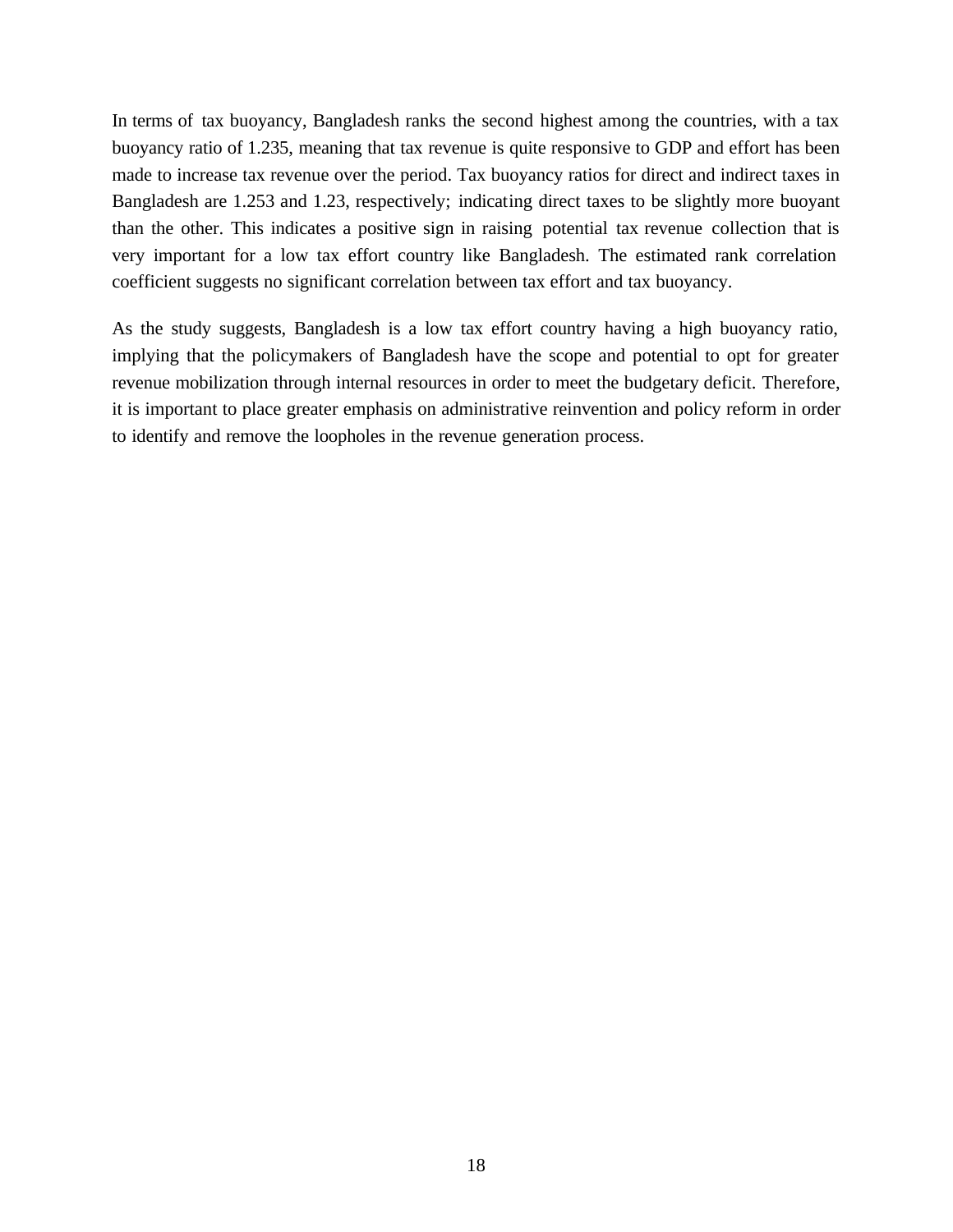#### **References**

ADB (2005). Workshop documents in the Fifteenth Tax Conference, Tokyo, Japan, 17-20 October, 2005, Asian Development Bank (www.adb.org/Documents/Events/2005/15th-Tax-Conference/tax-ban.pdf).

Ahsan, Syed M. (1995). "Tax Reform in Bangladesh: Some Theoretical and Practical Issues" in Salim Rashid (ed.), *Bangladesh Economy: Evaluation and a Research Agenda*, Dhaka: University Press Limited.

Ahsan, Syed M. and Wu, S. (2005). *"Tax Structure and Reform in China, 1979-2002*," Mimeo, Department of Economics, Concordia University, Canada.

---------------- (2005). "*Tax Effort in China, 1979-2002: A Panel Data Analysis*," Mimeo, Department of Economics, Concordia University, Canada.

Alm, J. and Martinez-Vazquez, J. (2003). "'Sizing' the Problem of the Hard-To-Tax," Paper presented at the "*Hard to Tax: An International Perspective*" conference, Andrew Young School of Policy Studies, Georgia State University, May 15-16.

Bahl, R. W. (1971). "A Regression Approach to Tax Effort and Tax Ratio Analysis," *IMF Staff Papers*, Vol. 18, pp. 570-612.

----------------(2003). "Reaching the Hardest to Tax: Consequences and Possibilities," Paper presented at the "*Hard to Tax: An International Perspective*" conference, Andrew Young School of Policy Studies, Georgia State University, May 15-16.

CBS (various issues). *Central Bank of Sri Lanka Annual Report*.

Chelliah, R. J. (1971). "Trends in Taxation in Developing Countries," *IMF Staff Papers*, Vol. 18, No. 2, pp.254-325.

Chelliah, R. J., H. J. Baas and M. R. Kelly (1975). "Tax Ratios and Tax Effort in Developing Countries, 1969-71," *IMF Staff Papers*, Vol. 22, No. 1, pp. 187-205.

GOB (2005). *Bangladesh Economic Review*, Finance Division, Ministry of Finance, Government of Bangladesh.

GOI (various issues). *Indian Public Finance Statistics*, Ministry of Finance, Government of India.

GOP (various issues). *Handbook of Statistics on Pakistan Economy*, Government of Pakistan.

Hinrichs, H. H. (1966). "A General Theory of Tax Structure Change During Economic Development", Law School of Harvard University, Cambridge.

IMF (various issues). *Government Finance Statistics Yearbook* , International Monetary Fund, Washington DC.

Leuthold, J. H. (1991). "Tax Shares in Developing Economies: A Panel Study," *Journal of Development Economics*, Vol. 35, pp. 173-185.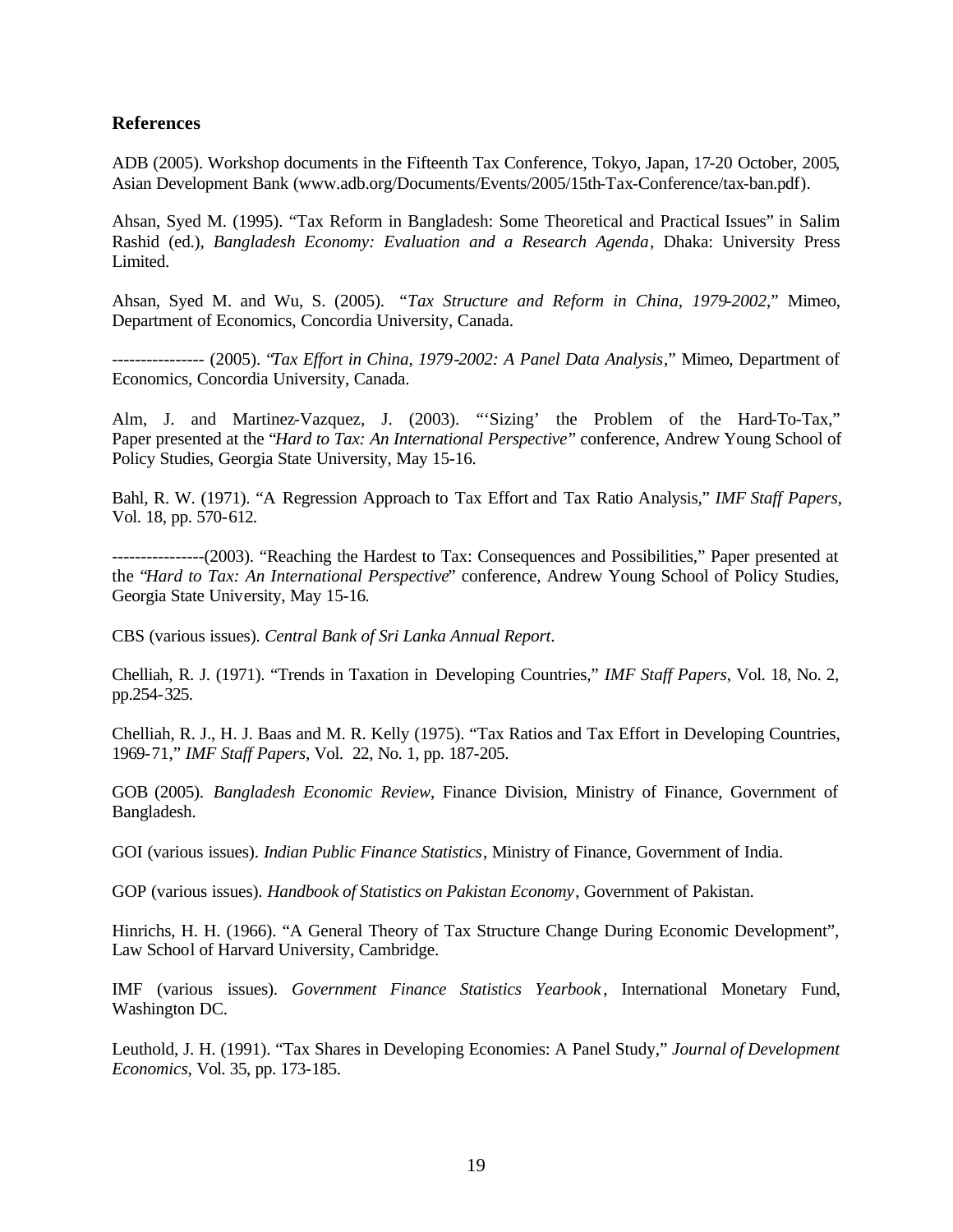Lotz, J. R. and E. R. Morss (1967). "Measuring 'Tax Effort' in Developing Countries," *IMF Staff Papers*, Vol. 14, pp. 478-499.

----------------(1970). "A Theory of Tax Level Determinants for Developing Countries," *Economic Development and Cultural Change*, Vol. 18, pp. 328-341.

Linn, F.J. and D. Weitzel (1990). "Public Finance, Trade and Development: What Have We Learned?" in Tanzi (eds.), *Fiscal Policy in Open Developing Economies*, pp. 9-28.

McCarten, William (2005). "Reforming the Tax Administration," in Sadiq Ahmed (eds.), *Transforming Bangladesh into a Middle Income Economy*, New Delhi: McMillan India Ltd.

Mortaza, M. G. and L. Begum (2006). "Tax Expenditures in Bangladesh: An Introductory Analysis," *Policy Note: PN 0706*, Bangladesh Bank Quarterly, Vol. IV, No. 1, Bangladesh Bank: Department of Public Relations and Publications.

Musgrave, R.A. (1969). *Fiscal Systems*, New Haven: Yale University Press.

Piancastelli, M. (2001). "Measuring the Tax Effort of Developed and Developing Countries, Cross Country Panel Data Analysis ---- 1985/95," Discussion Paper, IPEA, Rio deJaneiro.

Shin, K. (1969). "International Difference in Tax Ratio," *The Review of Economics and Statistics*, Vol. 51, pp. 213-220.

Stotsky, J. G. and A.. WoldeMariam (1997). "Tax Effort in Sub-Saharan Africa," IMF Working Paper, WP/97/107 73.

Tait, A., W. L. M., Gratz and B. J. Eichengreen (1979). "International Comparisons of Taxation for Selected Developing Countries, 1972-76," *IMF Staff Papers*, No. 26, pp. 123-156.

Tanzi, V. (1981). "A Statistical Evaluation of Taxation in Sub-Saharan Africa", in *Taxation in Sub-Saharan Africa*, Washington: International Monetary Fund, pp. 45-50.

------------ (1987). "Quantitative Characteristics of the Tax System of Developing Countries," in Newbery and Stern (eds.), *The Theory of Taxation for Developing Countries*, New York: Oxford University Press.

------------- (1992). "Structural Factors and Tax Revenue in Developing Countries: A Decade of Evidence, in Goldin I. and L. A. Winters (eds.), *Open Economies: Structural Adjustment and Agriculture*, Cambridge University Press.

Teera, J. (2002). "Tax Performance: a Comparative Study," Working Paper 01-02, Centre for Public Economics, University of Bath.

WB (2006). *World Development Indicators 2006 CD-ROM*, World Bank, Washington DC.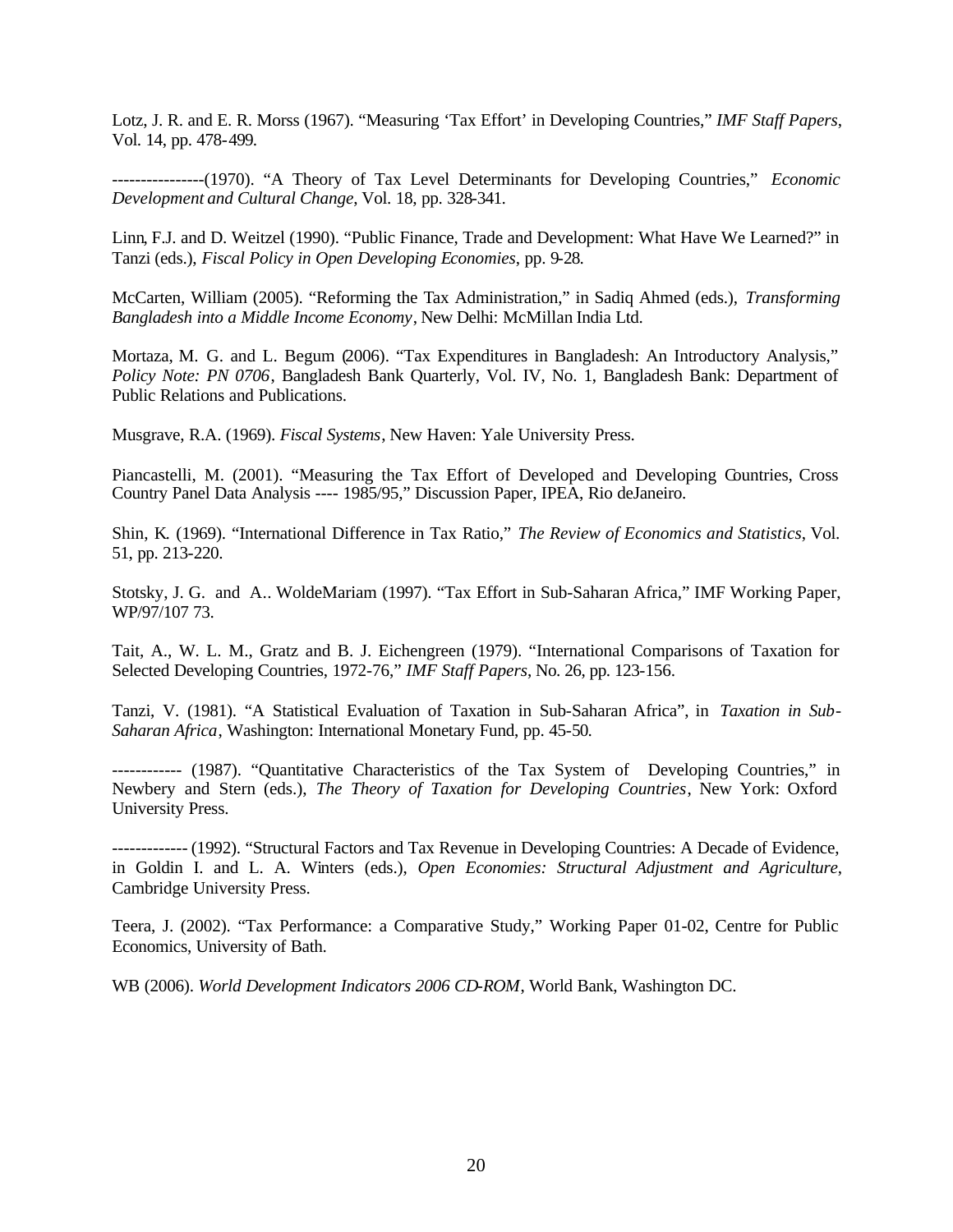|                                                                                     | <b>Explanatory Variables</b>                |                                                                                                                           |                                                                                                                                                                                         |                                                                                                                                                                                      |                                                                                                                  |
|-------------------------------------------------------------------------------------|---------------------------------------------|---------------------------------------------------------------------------------------------------------------------------|-----------------------------------------------------------------------------------------------------------------------------------------------------------------------------------------|--------------------------------------------------------------------------------------------------------------------------------------------------------------------------------------|------------------------------------------------------------------------------------------------------------------|
| <b>Studies</b>                                                                      | variable                                    | Sectoral<br>Composition<br>of<br>Value-Added                                                                              | of<br>the<br>Openness<br>Economy                                                                                                                                                        | Per<br>Capita<br>Income/<br>Demographic<br>Characteristics                                                                                                                           | Foreign Debt/<br>Tax Evasion                                                                                     |
| Morss<br>Lotz<br>and<br>(1967)<br>developed<br>and<br>developing<br>countries       | Ratio of tax<br>revenue<br>to<br><b>GNP</b> |                                                                                                                           | Trade Share in GNP<br>(positive, significant<br>for the entire sample<br>for<br>and<br>the<br>low<br>income countries, not<br>significant<br>for<br>the<br>high<br>income<br>countries) | <b>GNP</b><br>Per<br>capita<br>(positive, significant for<br>the entire sample and for<br>low<br>the<br>income<br>countries, not significant<br>for<br>the high income<br>countries) |                                                                                                                  |
| (1969)<br>Shin<br>Developed<br>and<br>developing<br>countries                       | Tax ratio                                   | Agricultural share<br>in GNP<br>(negative,<br>not<br>significant)                                                         | Trade Share in GNP<br>(positive,<br>not<br>significant)                                                                                                                                 | Per Capita GNP<br>(positive, significant)                                                                                                                                            | Rate<br>of<br>change<br>in<br>prices<br>(positive,<br>significant<br>only for the<br>low<br>income<br>countries) |
| (1971)<br>Bahl<br>Developing<br>countries                                           | Taxable<br>capacity                         | Agricultural share<br>(negative,<br>significant)<br>Mining share<br>(positive,<br>significant)                            | Export share<br>(positive, not always<br>significant)                                                                                                                                   | Per<br>capita<br>income<br>(positive, not significant)                                                                                                                               |                                                                                                                  |
| Chelliah, Baas, and<br>Kelly<br>(1975)<br>47 countries during<br>1969-1971          | Tax<br>share<br>in GNP                      | Agricultural share<br>(negative,<br>significant)<br>Mining share<br>(positive,<br>significant)                            | Export share<br>(positive,<br>not<br>significant)                                                                                                                                       |                                                                                                                                                                                      |                                                                                                                  |
| Tait,<br>Grätz,<br>and<br>Eichengreen<br>(1979)<br>47 countries during<br>1972-1976 | Tax<br>share<br>in GNP                      | Agricultural share<br>in GNP(negative,<br>not significant)<br>Mining share in<br><b>GNP</b><br>(positive,<br>significant) | Non-mineral<br>export<br>share in GNP<br>(positive, significant)                                                                                                                        |                                                                                                                                                                                      |                                                                                                                  |
| (1981)<br>Tanzi<br>34<br>sub-Saharan<br>African<br>Countries<br>for 1977            | Tax ratio                                   | Mining share<br>(positive,<br>significant)                                                                                | Non-mineral<br>export<br>share<br>(positive, significant)                                                                                                                               |                                                                                                                                                                                      |                                                                                                                  |
| (1987)<br>Tanzi<br>86<br>developing<br>Countries for 1977                           | share<br>Tax<br>in GDP                      |                                                                                                                           |                                                                                                                                                                                         | Per<br>capita<br>income<br>(positive, significant)                                                                                                                                   |                                                                                                                  |
| Tanzi<br>(1992)<br>83 Countries<br>for<br>1978-1988                                 | share<br>Tax<br>in GDP                      | Agricultural share<br>(negative,<br>significant)                                                                          | Import share in GDP<br>(positive, significant)                                                                                                                                          | Per<br>capita<br>income<br>(positive, not significant<br>for some years)                                                                                                             | Foreign debt<br>share in GDP<br>(positive, not<br>significant in<br>all<br>estimations)                          |

# **Annex Table I: Summary of Previous Studies on Tax Effort**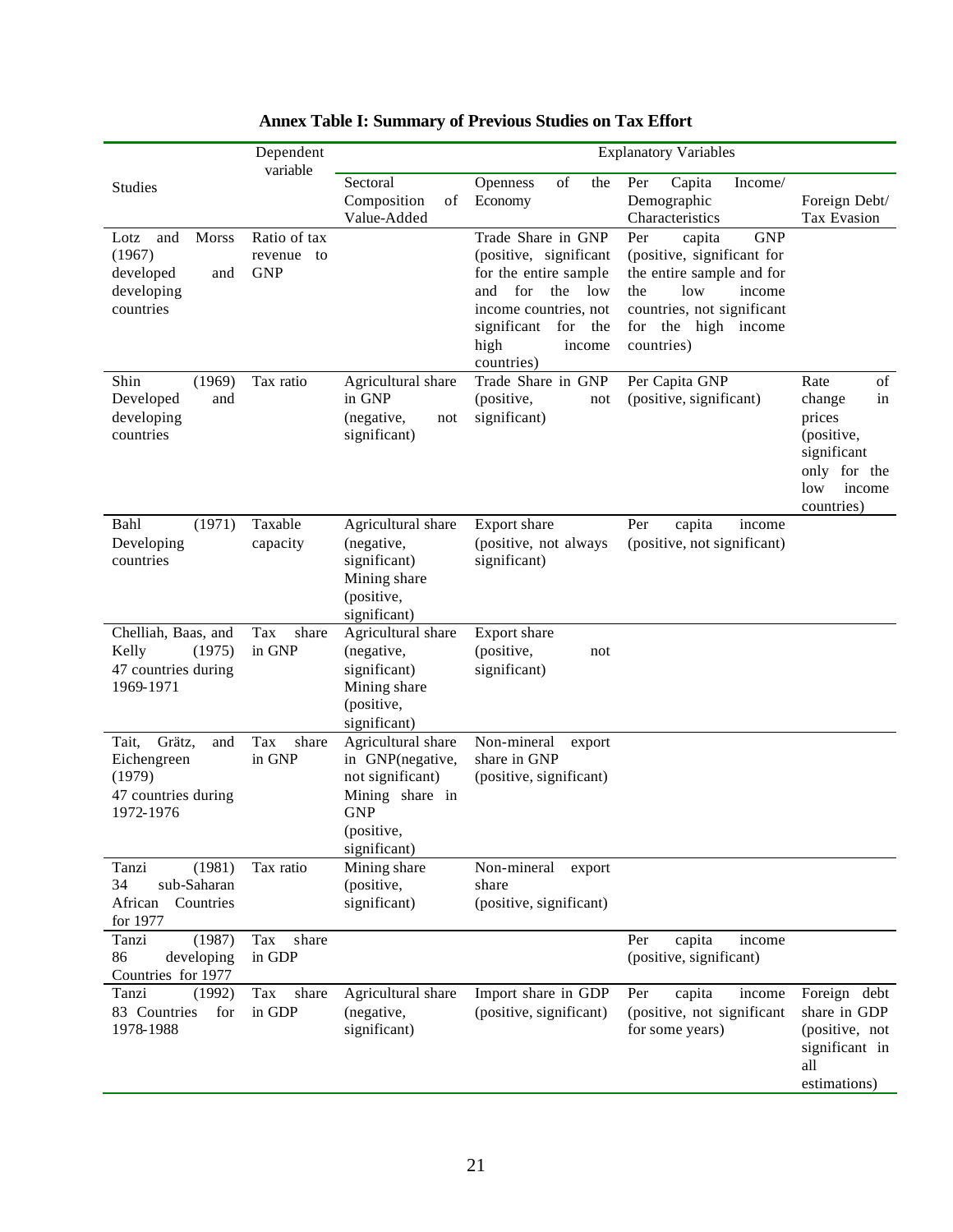|                                                                                                                                                             |                                                                  |                                                                                                                                                                                                                                                                 | <b>Explanatory Variables</b>                                                                                                                                                                         |                                                                                                                   |                                                                                                                                                                                                                             |
|-------------------------------------------------------------------------------------------------------------------------------------------------------------|------------------------------------------------------------------|-----------------------------------------------------------------------------------------------------------------------------------------------------------------------------------------------------------------------------------------------------------------|------------------------------------------------------------------------------------------------------------------------------------------------------------------------------------------------------|-------------------------------------------------------------------------------------------------------------------|-----------------------------------------------------------------------------------------------------------------------------------------------------------------------------------------------------------------------------|
| <b>Studies</b>                                                                                                                                              | Dependent<br>variable                                            | Sectoral Composition of<br>Value-Added                                                                                                                                                                                                                          | Openness<br>of the<br>Economy                                                                                                                                                                        | Per<br>Capita<br>Income/<br>Demographic<br>Characteristics                                                        | Foreign<br>Debt/<br>Tax Evasion                                                                                                                                                                                             |
| Stotsky<br>and<br>WoldeMariam<br>(1997)<br>43<br>sub-Saharan<br>African Countries<br>for 1990-1995<br>Piancastelli (2001)<br>developed<br>and<br>developing | Tax<br>share<br>in GDP<br>Total<br>tax<br>revenue<br>share<br>in | Agricultural<br>share<br>(negative,<br>significant)<br>Mining share<br>(negative, significant)<br>Manufacturing share<br>Positive and (negative,<br>not significant)<br>Agricultural share in GDP<br>(negative, significant in a<br>panel analysis)<br>Industry | in<br>Import<br>share<br><b>GDP</b><br>(negative/positive,<br>not significant)<br>Export share<br>in<br><b>GDP</b><br>(positive,<br>significant)<br><b>Trade Share</b><br>(positive,<br>significant) | Per<br>capita<br>income<br>(positive,<br>significant)<br>GNP per capita<br>(positive,<br>not<br>always            |                                                                                                                                                                                                                             |
| countries                                                                                                                                                   | <b>GDP</b>                                                       | share in GDP (positive,<br>significant in a time-series<br>Service share<br>analysis)<br>in GDP<br>(positive, not<br>always significant)                                                                                                                        |                                                                                                                                                                                                      | significant)                                                                                                      |                                                                                                                                                                                                                             |
| (2002)<br>Teera<br>developed<br>and<br>developing<br>countries                                                                                              | Tax<br>share<br>in GDP                                           | Agricultural share in GDP<br>(negative)<br>and<br>positive<br>depending<br>the<br>on<br>estimation,<br>strong<br>negative impact for low<br>income countries)<br>Manufacturing share in<br>GDP(negative,<br>not<br>significant)                                 | Trade<br>share<br>in<br>GDP (negative and<br>positive,<br>not<br>significant,<br>strong<br>positive effect for<br>middle<br>lower<br>income countries)                                               | GDP per capita<br>(negative<br>and<br>positive,<br>not<br>always<br>significant)                                  | debt<br>share<br>in<br><b>GDP</b><br>(negative<br>and<br>positive,<br>mostly<br>significant,<br>Shadow<br>economy<br>(positive,<br>not<br>always<br>significant;<br>negative<br>and<br>significant<br>in<br>one estimation) |
| Alm and Martinez-<br>(2003);<br>Vazquez<br>developed<br>and<br>developing<br>countries                                                                      | Ratio of tax<br>revenue to<br><b>GDP</b>                         | Agricultural share in GNP<br>(negative, not significant)<br>Mining share in GNP<br>(positive, significant)                                                                                                                                                      | Share<br>Trade<br>in<br>GNP,<br>(negative,<br>not significant)                                                                                                                                       | <b>GNP</b><br>per<br>capita,<br>(negative,<br>significant)                                                        | Shadow<br>share<br>economy<br>GDP,<br>in<br>(negative,<br>significant)                                                                                                                                                      |
| Bahl<br>(2003)<br><b>OECD</b><br>and<br>less<br>developed<br>economies                                                                                      | Ratio of tax<br>revenue to<br><b>GDP</b>                         | Non-agricultural share in<br><b>GDP</b><br>(positive, significant)                                                                                                                                                                                              | <b>Trade Share</b><br>(positive,<br>significant)                                                                                                                                                     | Population<br>growth<br>rate<br>(positive,<br>significant)                                                        | Simple<br>correlation<br>between<br>tax<br>effort and<br>the<br>size of shadow<br>economy<br>(positive,<br>not<br>significant)                                                                                              |
| Wu<br>and<br>Ahsan<br>(2005)<br>developed<br>developing<br>and<br>countries for 1979-<br>2002                                                               | share<br>Tax<br>in GDP                                           | Agricultural share in GDP<br>(negative, significant)                                                                                                                                                                                                            | Share<br>Trade<br>in<br><b>GDP</b><br>(positive,<br>significant)                                                                                                                                     | GDP per capita<br>(negative,<br>significant)<br>Population<br>growth<br>rate<br>(negative,<br>not<br>significant) | Corruption<br>Level (negative,<br>not significant)                                                                                                                                                                          |

# **Annex Table I: Contd.**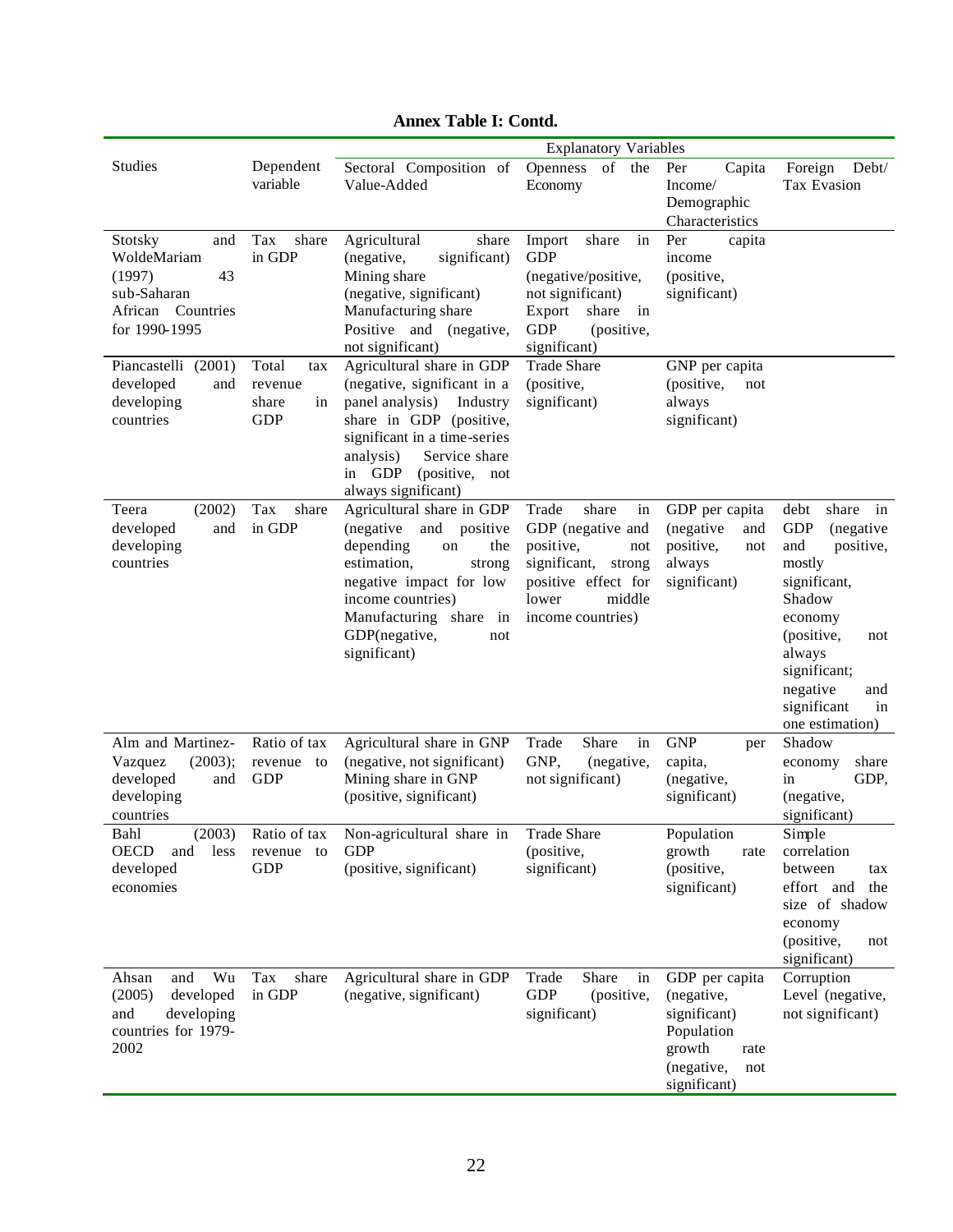| <b>Variable</b>                         | Obs | <b>Mean</b>      | Std. Dev. | Min      | <b>Max</b> |  |  |  |  |  |
|-----------------------------------------|-----|------------------|-----------|----------|------------|--|--|--|--|--|
|                                         |     | The whole sample |           |          |            |  |  |  |  |  |
| Industry, Value Added (percent of GDP)  | 155 | 28.9             | 5.293     | 19.489   | 46.814     |  |  |  |  |  |
| International Trade (percent of GDP)    | 155 | 67.268           | 34.673    | 17.226   | 190.425    |  |  |  |  |  |
| Money plus Quasi-money (percent of GDP) | 155 | 51.794           | 25.889    | 18.07    | 146.063    |  |  |  |  |  |
| External Debt (percent of GDP)          | 155 | 85               | 96.727    | 17.756   | 736.088    |  |  |  |  |  |
| GDP per Capita (constant 2000 US\$)     | 155 | 808.433          | 406.73    | 276.549  | 1988.394   |  |  |  |  |  |
| Population Growth (annual percent)      | 155 | 1.995            | 1.071     | $-3.292$ | 11.181     |  |  |  |  |  |
| Tax Revenue (percent of GDP)            | 155 | 14.851           | 4.241     | 5.776    | 25.710     |  |  |  |  |  |
| Direct Tax Revenue (percent of GDP)     | 155 | 4.24             | 2.382     | 0.944    | 14.173     |  |  |  |  |  |
| Indirect Tax Revenue (percent of GDP)   | 155 | 10.12            | 3.401     | 4.451    | 16.976     |  |  |  |  |  |
| <b>Bangladesh</b>                       |     |                  |           |          |            |  |  |  |  |  |
| Industry, Value Added (percent of GDP)  | 15  | 25.094           | 1.599     | 21.738   | 28         |  |  |  |  |  |
| International Trade (percent of GDP)    | 15  | 30.082           | 6.257     | 18.89    | 38.65      |  |  |  |  |  |
| Money plus Quasi-money (percent of GDP) | 15  | 32.8             | 6.486     | 24.125   | 44.719     |  |  |  |  |  |
| External Debt (percent of GDP)          | 15  | 38.256           | 4.033     | 32.45    | 46.266     |  |  |  |  |  |
| GDP per Capita (constant 2000 US\$)     | 15  | 336.331          | 44.363    | 276.549  | 415        |  |  |  |  |  |
| Population Growth (annual percent)      | 15  | 2.065            | 0.154     | 1.86     | 2.291      |  |  |  |  |  |
| Tax Revenue (percent of GDP)            | 15  | 7.521            | 0.738     | 5.776    | 8.671      |  |  |  |  |  |
| Direct Tax Revenue (percent of GDP)     | 15  | 1.635            | 0.222     | 1.256    | 1.906      |  |  |  |  |  |
| Indirect Tax Revenue (percent of GDP)   | 15  | 5.81             | 0.584     | 4.451    | 6.694      |  |  |  |  |  |

### **Annex Table II: Summary Statistics FY91-FY05**

#### **Sources of Data**

World Development Indicators 2006 CD-ROM, World Bank; World Development Indicators database; International Finance Statistics Yearbook, Various Issues, International Monetary Fund; Government Finance Statistics Yearbook, Various Issues, International Monetary Fund; Bangladesh Economic Review (2007), Finance Division, Ministry of Finance, Government of Bangladesh; Indian Public Finance Statistics, various issues, Ministry of Finance, Government of India; Handbook of Statistics on Pakistan Economy, 2005, Government of Pakistan; Central Bank of Sri Lanka Annual Report, Various Issues.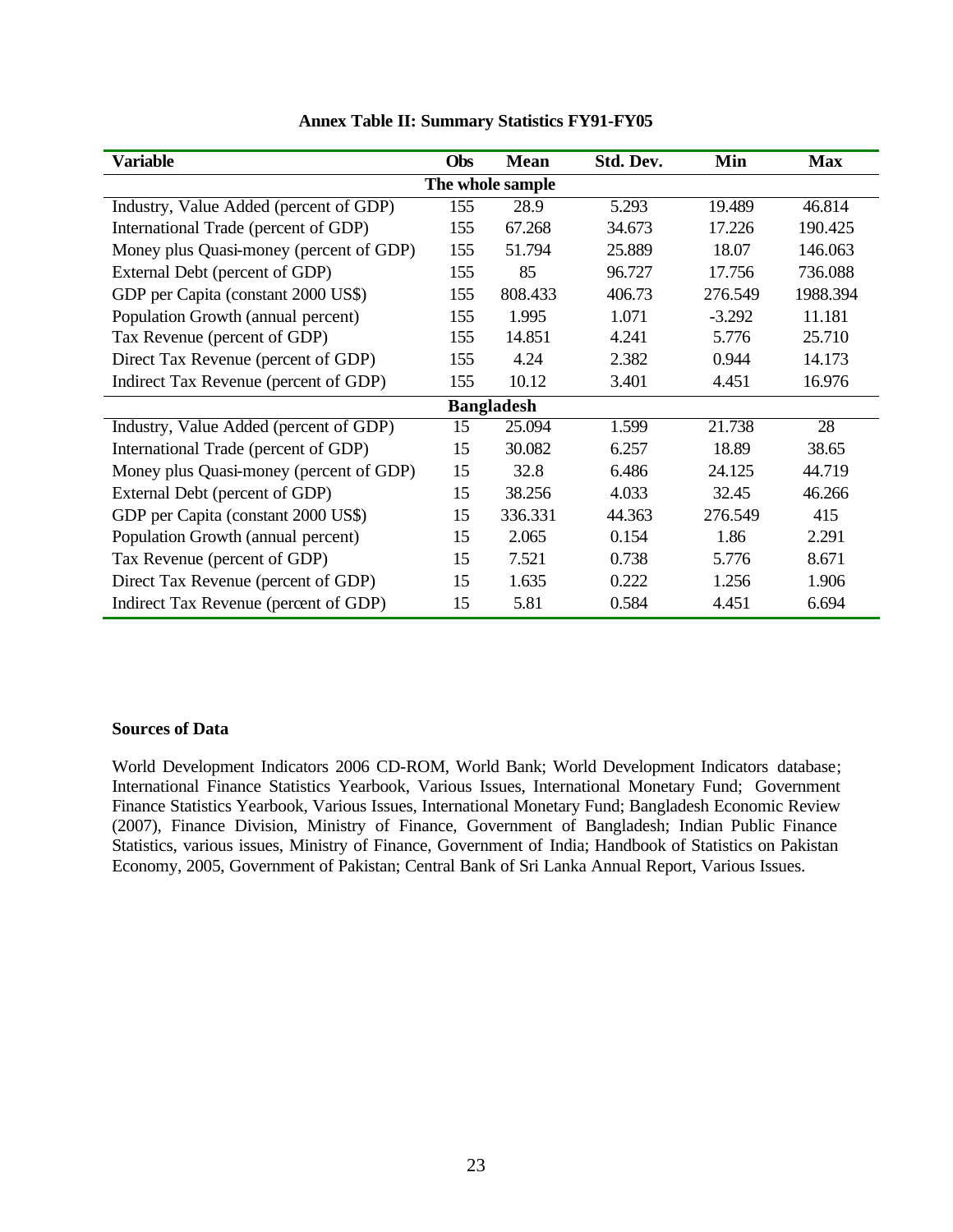| Year        | Bangladesh                         | Bolivia | India | Indonesia | Jordan | Mongolia  | Morocco   | Nicaragua | Pakistan | Philippines | Sri Lanka |
|-------------|------------------------------------|---------|-------|-----------|--------|-----------|-----------|-----------|----------|-------------|-----------|
| FY91        | 0.415                              | 0.778   | 1.009 | 1.020     | 1.251  | <b>NA</b> | 1.927     | 0.975     | 0.889    | 1.164       | 1.199     |
| <b>FY92</b> | 0.461                              | 0.834   | 0.960 | 1.019     | 1.564  | <b>NA</b> | 1.947     | 1.126     | 0.923    | 1.205       | 1.127     |
| <b>FY93</b> | 0.500                              | 0.874   | 0.891 | 0.956     | 1.415  | 0.923     | 1.799     | 1.061     | 0.891    | 1.114       | 1.112     |
| <b>FY94</b> | 0.498                              | 0.854   | 0.917 | 1.065     | 1.481  | 0.676     | 1.842     | 0.810     | 0.900    | 1.111       | 1.098     |
| <b>FY95</b> | 0.486                              | 0.820   | 0.938 | 0.997     | 1.505  | 0.601     | 1.489     | 0.851     | 0.946    | 1.084       | 1.105     |
| <b>FY96</b> | 0.487                              | 1.074   | 0.940 | 0.961     | 1.558  | 0.597     | NA        | 0.880     | 0.970    | 1.072       | 1.075     |
| <b>FY97</b> | 0.517                              | 1.110   | 0.890 | 1.054     | 1.427  | 0.578     | 1.596     | 0.881     | 0.892    | 0.974       | 1.044     |
| <b>FY98</b> | 0.493                              | 1.205   | 0.849 | 0.732     | 1.475  | 0.455     | 1.691     | 0.906     | 0.915    | 0.869       | 0.961     |
| <b>FY99</b> | 0.488                              | 1.067   | 0.895 | 0.928     | 1.395  | 0.515     | 1.639     | 0.863     | 0.965    | 0.830       | 1.016     |
| <b>FY00</b> | 0.479                              | 1.104   | 0.895 | <b>NA</b> | 1.417  | 0.748     | <b>NA</b> | 0.885     | 0.809    | 0.787       | 0.976     |
| FY01        | 0.483                              | 1.001   | 0.847 | 0.652     | 1.391  | 0.834     | <b>NA</b> | 0.846     | 0.785    | 0.806       | 0.794     |
| <b>FY02</b> | 0.508                              | 1.126   | 0.853 | 0.728     | 1.302  | 0.681     | NA        | 0.874     | 0.784    | 0.766       | 1.000     |
| <b>FY03</b> | 0.523                              | 1.058   | 0.895 | 0.810     | 1.250  | 0.881     | 1.569     | 0.945     | 0.801    | 0.803       | 0.957     |
| <b>FY04</b> | 0.529                              | 1.287   | 0.910 | 0.862     | 1.352  | <b>NA</b> | 1.817     | 0.989     | 0.787    | 0.814       | 0.982     |
| <b>FY05</b> | 0.527                              | 1.397   | 0.949 | <b>NA</b> | 1.487  | <b>NA</b> | 1.608     | 1.051     | 0.714    | 0.890       | 1.045     |
|             | Source: Author's own calculations. |         |       |           |        |           |           |           |          |             |           |

**Annex Table III: Tax Effort Index for All Countries FY91-FY05**